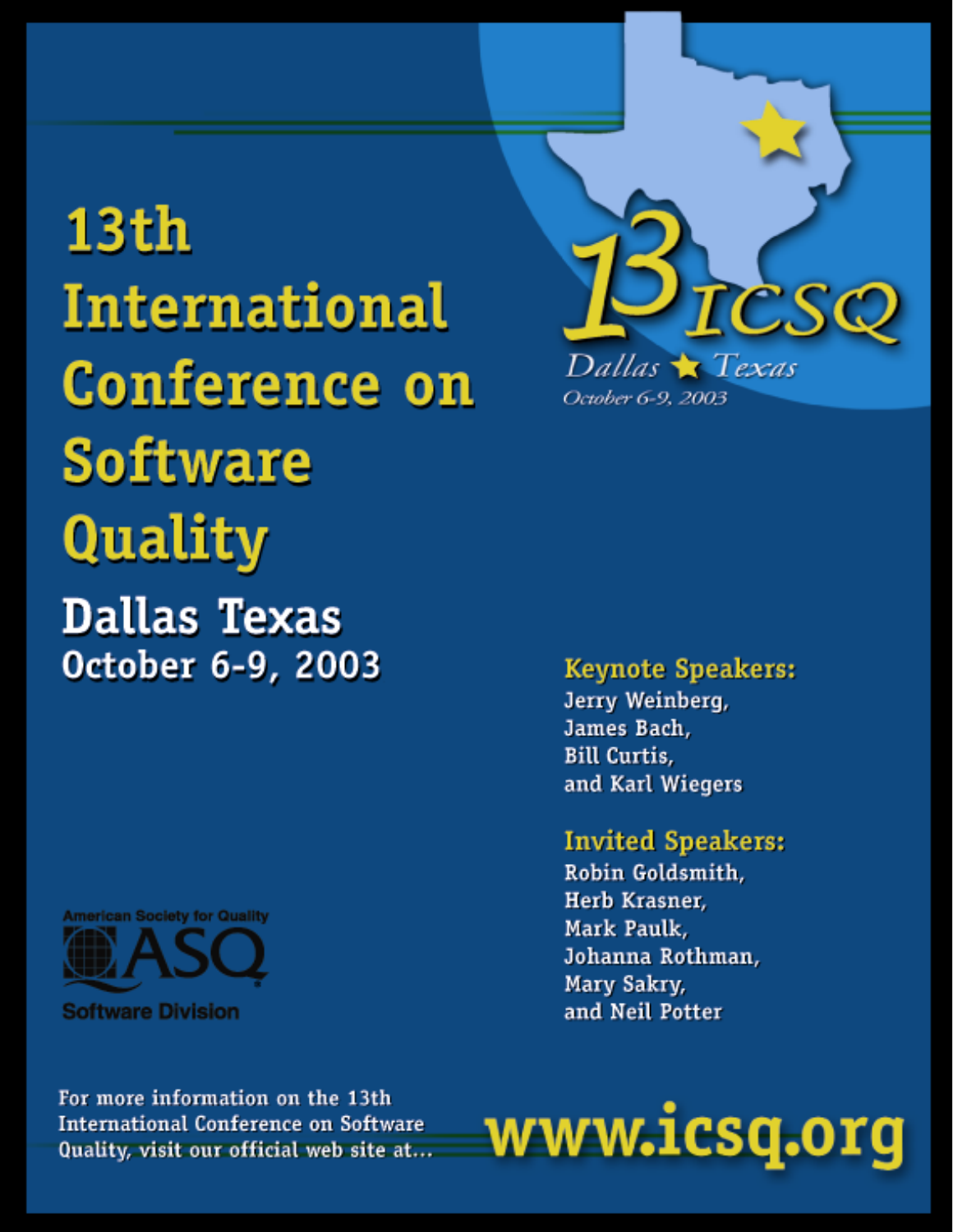# **13th International Conference on Software Quality (13ICSQ)**

# **Dallas, Texas Renaissance Dallas-Richardson Hotel**

13ICSQ provides a forum for individuals and organizations seeking technologies, concepts, and techniques to improve the quality of their software products, processes, and services, and looking to enjoy networking and learning opportunities.

13ICSQ is presented by the Software Division of the American Society for Quality (ASQ). 13ICSQ features two days of tutorials (Monday & Thursday) and a two-day conference (Tuesday & Wednesday) highlighting keynote speakers, invited presentations, and technical papers from a variety of industry experts and practitioners.

#### **Monday, October 6 - Tutorials \***

**Tuesday & Wednesday, October 7 & 8 - Conference**

**Thursday, October 9 - Tutorials \***

#### **Friday & Saturday, October 10 & 11 - Post-Conference Courses**

\* Tutorial fees are not included in the conference fee (see conference registration form on page 15 of this brochure).



# **Who Should Attend?**

- Executives with software responsibility
- Product, system, and software managers
- Software engineers
- Software process engineers
- Senior systems analysts
- Software quality engineers
- Anyone interested in software development/quality

# **Why Should YOU Attend?**

- Personalize your educational experience by choosing from multiple conference tracks
- Network with your peers to compare lessons learned, successes, and challenges
- Increase your productivity by implementing the tools and techniques presented
- Participate in tutorials that will provide you with new skills to enhance your working processes

### **ASQ Software Division**



13ICSQ is presented by the American Society for Quality (ASQ) Software

Division. The Software Division is a community of individuals and organizations committed to:

- Seeking and applying technologies, concepts, and techniques to improve the quality of software products, processes, and services
- Growing their professional skills
- Building a stronger level of professionalism in that community

### **Software Division Meeting Monday, October 6, 2003 5:30 p.m. – 6:30 p.m.**

Software Division members and others interested in the Software Division are invited to attend!!!

Come learn about the Software Division and meet our division officers, committee chairs, and regional councilors.

# **13ICSQ Conference Committee:**

- Linda Westfall, The Westfall Team, Conference Chair
- Theresa Hunt, The Westfall Team, ASQ Software Division, Vice Chair Programs
- Rufus Turpin, Carpe Diem Informatics, Inc., Technical Program Chair
- Karen Bishop-Stone, Testware Associates, Inc., Tutorials **Chair**
- Michelle Dovel-Cash, Veridian, Sponsors & Exhibitors Chair
- Tom Allen, Web-Site Chair
- Trudy Howles, Rochester Institute of Technology, Proceedings Chair
- Geree Streun, Volunteer Coordinator
- Jean Burns, UIC, Special Events Coordinator
- Marjorie Maupuy, ASQ, Meeting Planner
- Monique Bunch, ASQ, Event Registration Coordinator
- Denise Cawley, ASQ, Marketing

#### **Inside This Brochure:**

| 13ICSQ Conference Committee  Page     | 2 |
|---------------------------------------|---|
|                                       | 3 |
|                                       | 3 |
|                                       | 4 |
| Thursday, October 9: Tutorials  Page  | 5 |
|                                       | 6 |
| Sponsor/Exhibitor Opportunities  Page | 7 |
|                                       | 8 |
| Tuesday, October 7: Conference        |   |
| Wednesday, October 8: Conference      |   |
| General Information including         |   |
|                                       |   |
|                                       |   |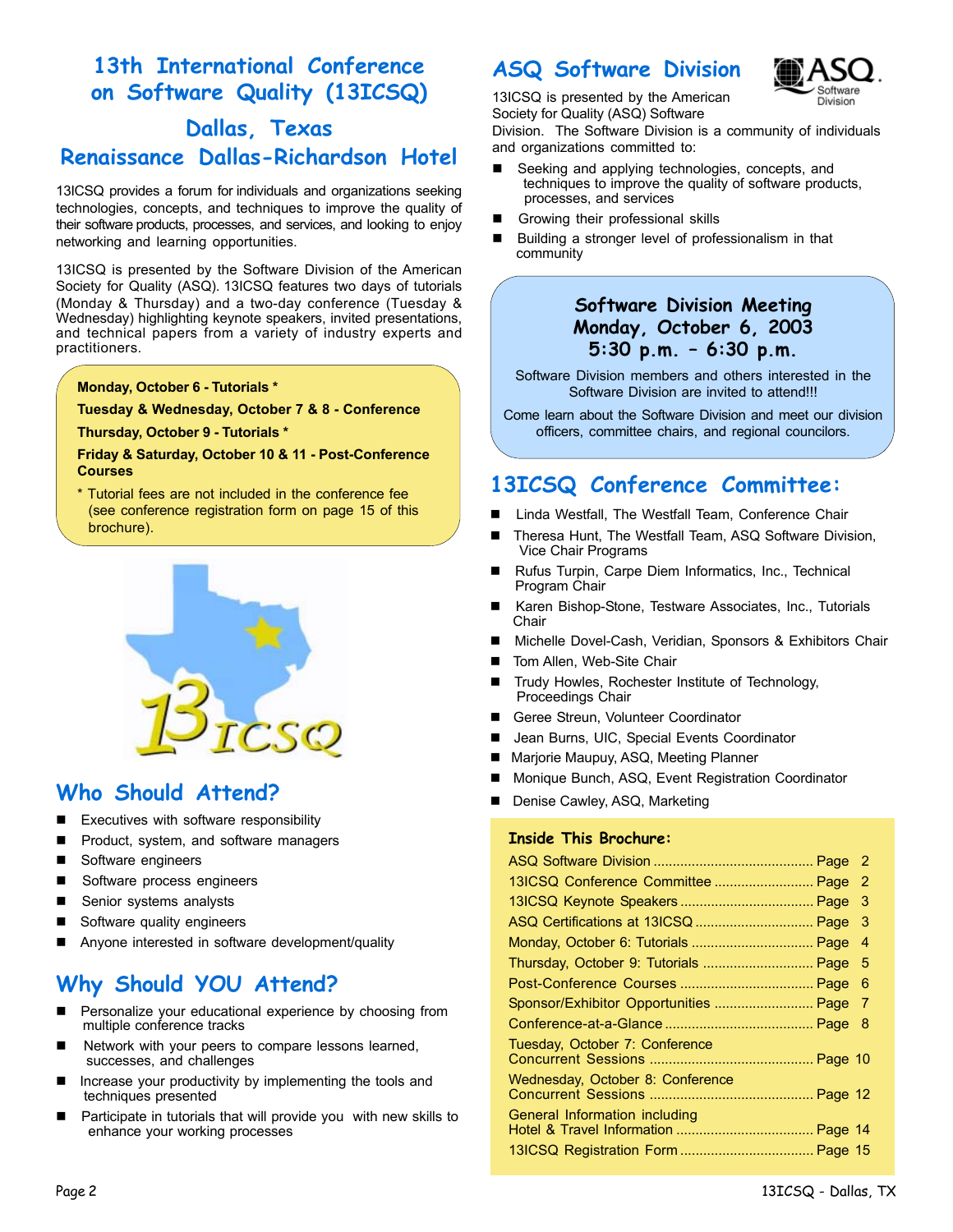# **13ICSQ Keynote Speakers: James Bach**



### **Gerald M. Weinberg Quality Alibis: Tools, Rules, Fools, and Schools**

#### **Tuesday 8:15 a.m. - 9:30 a.m.**

We have a whole arsenal of alibis for why we don't make more rapid progress toward quality software. The four major classes of alibis are:

- Our tools are inadequate
- Our models are wrong
- People are foolish
- Our schools aren't doing their job

This talk will to examine each class of alibi in turn then propose a different model of what stands in the way of rapid improvement in quality.

Gerald M. Weinberg (Jerry) is the author or co-author of many articles and books, including *The Psychology of Computer Programming* and an *Introduction to General Systems Thinking*. His books on leadership include *Becoming a Technical Leader, The Secrets of Consulting, More Secrets of Consulting*, and the four-volume *Quality Software Management* series. His books cover all phases of the software life cycle, including *Exploring Requirements, Rethinking Systems Analysis and Design, The Handbook of Walkthroughs, Inspections, and Technical Reviews*, and *General Principles of System Design*. Weinberg is a host of the AYE Conference (Amplifying Your Effectiveness) and winner of the Warnier Prize, the Stevens Award, and a charter member of the Computing Hall of Fame.



### **Karl Wiegers**

#### **The Soft Side of Peer Reviews**

#### **Tuesday 4:30 p.m. - 5:30 p.m.**

Peer reviews are as much a social interaction as a technical practice. Asking your colleagues to point out errors in your work is a learned - not instinctive behavior. This presentation describes some of the cultural and interpersonal aspects of peer reviews and inspections that must be considered when trying to install a review program in an organization. The

concept of "egoless programming" is described as it relates to reviews. Suggestions are provided for how a reviewer should present issues to the author in a nonjudgmental way. Some aspects of management attitudes and behaviors are discussed, including 10 signs of management commitment to peer reviews. Several reasons why people do not perform reviews and ways to overcome them are explored. Some of the benefits that people performing different project roles can enjoy from a successful peer review program are itemized.

Karl Wiegers is principal consultant with Process Impact, a software process consulting and education company in Portland, OR. His interests include requirements engineering, peer reviews, project management, risk management, and software metrics. Previously, he spent 18 years at Eastman Kodak Company

Wieger's most recent book is *Software Requirements, 2nd Edition*. He also wrote *Peer Reviews in Software: A Practical Guide* and *Creating a Software Engineering Culture*, which won a Productivity Award from *Software Development* magazine.

**13ICSQ Registration Hours**

| (subject to change)                                |
|----------------------------------------------------|
| Sunday, October 5, 2003  1:00 p.m. to 5:00 p.m.    |
| Monday, October 6, 2003  7:00 a.m. to 5:00 p.m.    |
| Tuesday, October 7, 2003 7:00 a.m. to 5:00 p.m.    |
| Wednesday, October 8, 2003  7:00 a.m. to 5:00 p.m. |
| Thursday, October 9, 2003  7:00 a.m. to 3:00 p.m.  |
|                                                    |



# **How Testers Think**

#### **Wednesday 8:15 a.m. - 9:15 a.m.**

The role of a tester is to bring vital information about the product to light. To do that requires not only that we create and execute test cases, but also that we think differently from our nontester co-workers. We must be preoccupied with risk, not success; our job is to take seriously possibilities that other people may not even notice. This talk presents specifics on what "thinking like a tester" can mean, and how that way

of thinking makes high quality possible.

James Bach is a pioneer in the discipline of exploratory software testing and a founding member of the Context-Driven School of Test Methodology. He is the co-author of *Lessons Learned in Software Testing: A Context-Driven Approach*. Starting as a programmer in 1983, Bach turned to testing in 1987 at Apple Computer, going on to work at several market-driven software companies and testing companies that follow the Silicon Valley tradition of high innovation and agility. Bach founded Satisfice, Inc., in 1999, a test training and outsourcing company based in Front Royal, VA.

### **Bill Curtis**

### **We Need More Cowboy Programmers**

#### **Wednesday 1:30 p.m. - 2:30 p.m.**

'Cowboy programmers' have been portrayed by different factions in the software development community as heroes or villains. Process aficionados vilified them as undisciplined renegades whose individualism is a threat to professional engineering. Those who eschewed the process movement in software development deified them as the creative artists

whose refusal to kow tow to management was the only hope for achieving the miracles needed to produce challenging new systems. Yet there are almost no characterizations of what a 'cowboy programmer' is and how they perform their skills. This talk will propose a description of what a 'cowboy programmer' is in reality by exploring the lives and working habits of real cowboys. By understanding how real cowboys worked we will come to understand how real 'cowboy programmers' perform their craft. This understanding will challenge stereotypes and cherished beliefs about the practitioners of two of our most cherished professions. We will propose a definitive characterization of 'cowboy programmer.' The analysis and juxtaposition of these two professions will lead to one inexorable conclusion...we need more 'cowboy programmers.

Bill Curtis is co-founder and chief scientist of TeraQuest in Austin, TX, where he works with organizations to increase their software development capability. He is a former director of the Software Process Program in the Software Engineering Institute at Carnegie Mellon University. Curtis is a co-author of the *Capability Maturity Model for Software*, and is the principal architect of the People CMM. Prior to joining the SEI, Curtis directed research on advanced user interface technologies and the software design process at MCC, developed a global software productivity and quality measurement system at ITT's Programming Technology Center, evaluated software development methods in GE's Space Division, and taught statistics at the University of Washington.

# **ASQ Certifications at 13ICSQ**

The following ASQ certification exams will be offered at 13ICSQ:

- Certified Software Quality Engineer (CSQE)
- Certified Quality Auditor (CQA)
- Certified Quality Manager

Application deadline: September 5, 2003

Exam Date: Sunday, Obtober 5, 2003, 8:00 a.m. - Noon

Exam Site: Renaissance Dallas-Richardson Hotel

Visit our Web site at **www.ICSQ.org** for more information and to download the registration form for these special certification examination offerings.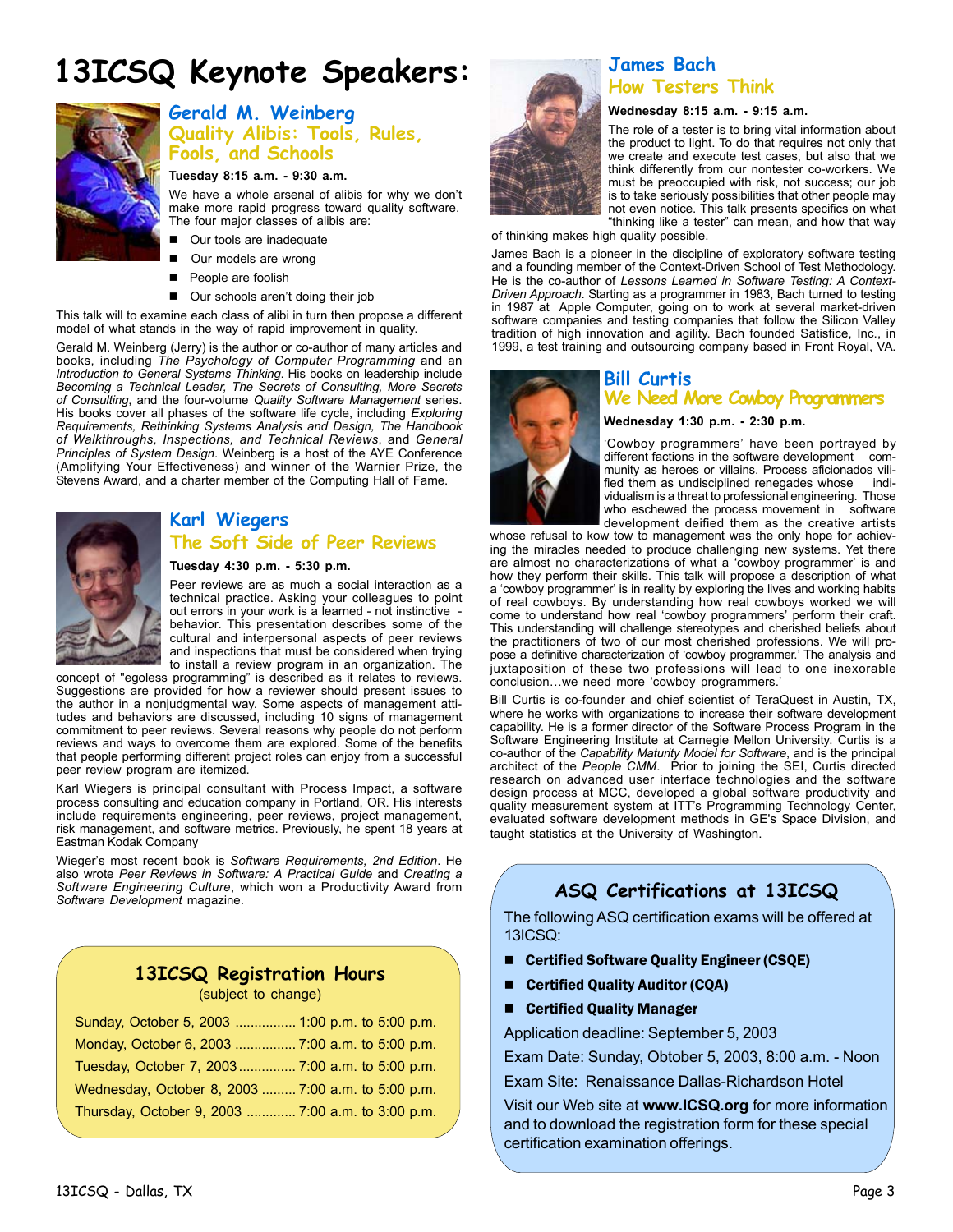# **Monday, October 6 Full-Day Tutorials:**

**8:00 a.m. - 5:00 p.m. Full-Day Tutorials Noon - 1:00 p.m. Lunch**

**7:00 a.m. - 8:00 a.m. Continental Breakfast**



#### **TUT01: Quality Consulting for Quality Consultants - Gerald Weinberg**

(Register early as class size is limited to 20)

Quality is obtained one person at a time. Every successful quality professional is also a successful and masterful one-on-one consultant. In this interactive tutorial, you will obtain new strategies for coping with your most serious quality consulting problems — both internal and external.

Jerry Weinberg, author of *The Secrets of Consulting* and *More Secrets of Consulting*, helps you affirm your most successful strategies, while sharing other techniques you may not have thought of.

Learn to be more sensitive to client desires, more aware of safety issues, and more influential in obtaining effective client responses, all leading to higher quality in products, processes, and people. Real-life consulting cases brought by the participants will be used to illustrate all the principles.



#### **TUT02: In Search of Excellent Requirements - Karl Wiegers**

Requirements form the foundation for all the software work that follows. Arriving at a shared vision of the product to be developed is one of the greatest challenges facing the software project team, and customer involvement is among the most critical factors in software quality. The objective of this tutorial is to give attendees a tool kit of practices, reinforced with practice sessions and group

discussions, that they can begin applying to improve the quality of the requirements development and requirements management processes in their organization.

Learn about tested methods that can help any organization improve the way it gathers, documents, and analyzes software requirements. Characteristics of excellent requirements statements and requirements specifications are presented and used to evaluate some sample functional requirements. The seminar emphasizes several practical techniques, including:

- Customer involvement through a "product champion" model
- The application of use cases for defining user needs and system functions
- Writing software requirements specifications using a standard template
- Construction of dialog maps to model user interfaces
- Using prototypes to clarify and refine user needs
- Using peer reviews to find errors in requirements
- Using a requirements traceability matrix to connect requirements to design elements, code, and tests

The basic concepts of requirements management are described, as are practical methods for managing changes to requirements. These techniques can reduce project risk by improving the quality and control of the software requirements, thereby increasing the likelihood of a successfully completed project.



#### **TUT03: Proactive Testing: Project Manager's Secret Advantage - Robin F. Goldsmith**

Testing often is considered an obstacle to project completion, but savvy project managers know that Proactive Testing™ can help them deliver better software quicker and cheaper. This interactive tutorial reveals proven testing methods that also cut development time. Developers finish coding sooner and spend less time recoding. Moreover, Proactive Testing™ can prevent many of the showstoppers and late

unplanned redesign and rework that ordinarily cause most major project overruns. Learn how developers and users, as well as managers, can turn testing from obstacle to advantage whose benefits they recognize and desire. Exercises enhance learning by allowing participants to practice applying practical techniques to an actual case.





#### **TUT04: Making Process Improvement Work: A Concise Action Guide for Software Managers & Practitioners - Mary Sakry & Neil Potter**

This tutorial provides a systematic approach for organizations to improve their software development capability, resulting in higher product quality and reduced costs. It presents a straightforward, systematic approach to planning, implementing, and monitoring an improvement program.

Software process improvement too often reflects a significant disconnect between theory and practice. This tutorial bridges the gap by offering a straightforward, systematic approach to planning, implementing, and monitoring a process improvement program. Project managers and teams will be able to apply the tutorial's practical ideas immediately to real-life challenges.

You will develop an improvement action plan based on the business goals and problems of your organization. This approach addresses the frustration that many people experience when

improvement programs do not relate to the project work being done. Learn techniques for deploying new practices across the organization. These techniques address the problems of resistance, unwieldy solutions, and slow deployment.

Also presented are techniques for checking the progress of your improvement program and taking corrective actions based on what you learn. Checking progress is an essential activity to provide the organization with feedback when pursuing business goals and solving problems. The resulting data allow for early problem detection, early correction, and improved visibility to management on improvement progress.



#### **TUT05: Risk-Driven Software Testing - Joyce Statz & Jorge Boria**

Software organizations that want to maximize the yield of software testing find that choosing the right testing strategy is hard, and most testing managers are ill-prepared for this. The organization has to learn how to plan testing efforts based on the characteristics of each project and the many ways the software product is to be used. This tutorial is intended for software professionals who are likely to be responsible for defining the strategy and planning of the testing effort and managing it through its life cycle. These roles are usually those of testing managers or project managers. Topics include:

- Introduction to managing testing
- Defining the scope of testing in a software project
- Testing strategies
- Developing the testing assets
- Managing risk



#### **TUT06: Software Quality Function Deployment - Dan Houston**

Software practitioners continue to search for tools to enhance software project and product quality. Quality Function Deployment (QFD) is one approach that directly addresses quality in product development. It has been widely used in a number of industries, and has had limited application to software. Its use is increasing as Six Sigma is embraced

by more companies because QFDis a cornerstone of design for Six Sigma. Also, as Six Sigma is applied more to software development, the application of QFD to software will increase.

QFD has been applied to software development in a variety of ways, typically starting with, and sometimes ending with, a product planning chart. However, quality charts can be used throughout the software development process.

Learn the concepts underlying QFD and quality deployment, and the benefits of QFD as cited by those who have applied it to software development. QFD will be presented as a means of supporting decision making during product development.

Houston will discuss the four main charts that can be used in software development and illustrate their use with a product example. Group exercises will teach attendees the mechanics of creating and using quality charts, as well as planning for QFD by specifying a series of quality charts. Various configurations of quality charts will be provided to illustrate the opportunities for their use in software development.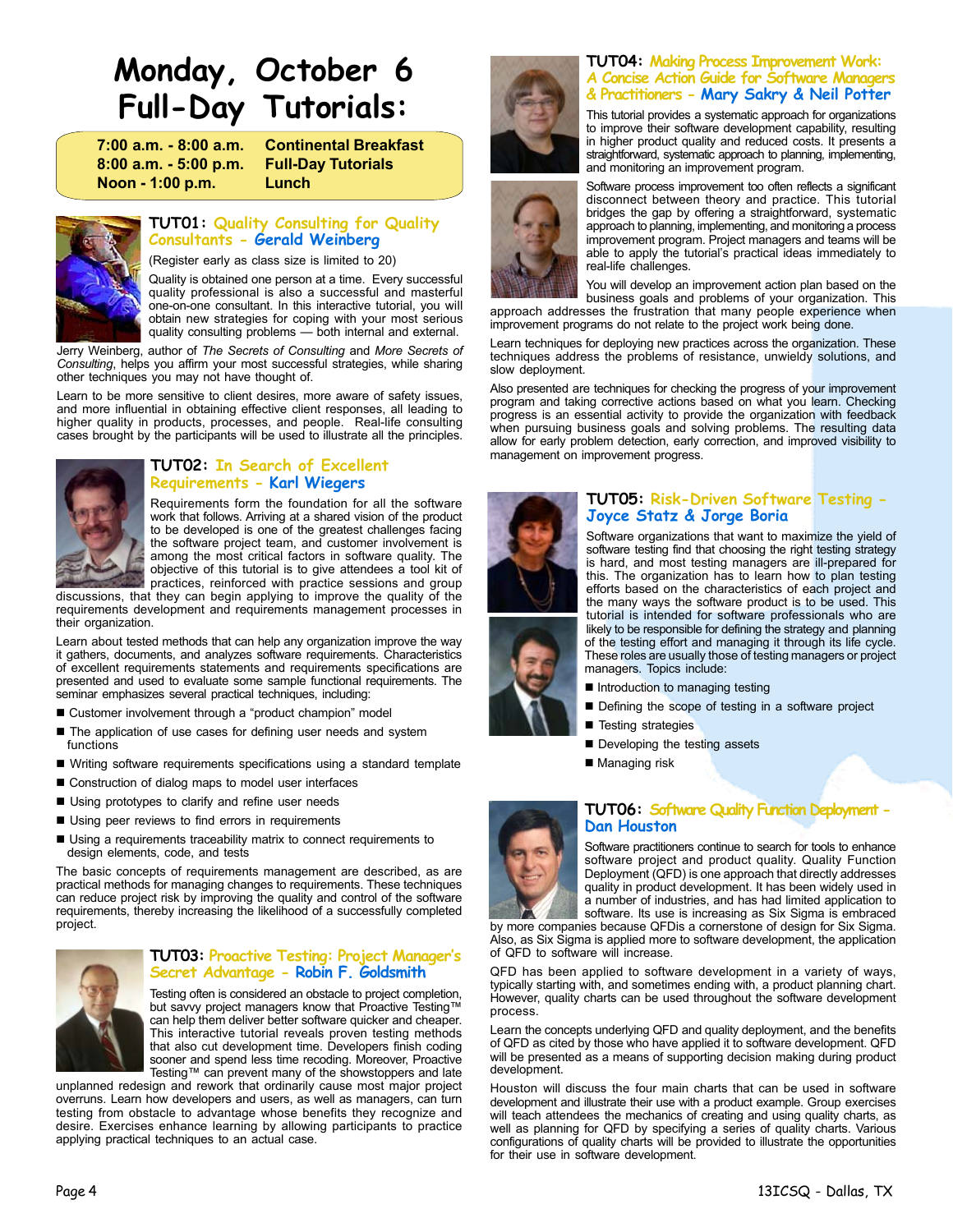# **Thursday, October 9 Full-Day Tutorials:**

**8:00 a.m. - 5:00 p.m. Full-Day Tutorials Noon - 1:00 p.m. Lunch**

**7:00 a.m. - 8:00 a.m. Continental Breakfast**



#### **TUT07: Using ITIL and CobiT for Improving IT Processes - Bill Curtis**

To help IT organizations understand how to use ITIL and CobiT for improving the performance of their operations. To enlighten IT organizations on how to use the Process Maturity Framework that underlies the Software CMM and CMMI for introducing best practices and improved discipline into their operations. Topics include:

- Overview of IT organizations and the standards that affect them. This introduction will briefly describe the typical components of an IT organization and some of the standards used to evaluate them. It will set the stage for the main topics of the tutorial.
- CobiT provides organizations with a way to determine whether they are exercising proper governance over their IT operations. CobiT consists of 34 control objectives with greater detail to explain how each one can be objective, can be implemented, and its performance evaluated. The tutorial will present an overview of the issues covered by CobiT.
- ITIL is a collection of best practices in such areas as service delivery, service support, service security, infrastructure management, and application management. Although ITIL attempts to cover all areas of IT, its guidance is stronger in areas of service delivery and support than in application development. The tutorial will present an overview of the guidance offered by ITIL and the related British Standard 15000 for different IT areas.
- Recommendations An approach that integrates ITIL and CobiT into a process maturity framework for implementation in IT organizations will be described. Lessons learned from process improvement in IT organizations will be discussed. The tutorial will conclude with recommendations on how to best integrate these standards for improving IT functions.



#### **TUT08: An Introduction to Context-Driven Test Methodology - James Bach**

What happens when testers from different parts of the testing field come together and share experiences? Too often, they fight. They ridicule each other's practices. What happens when a company that has always done testing one way is faced with new competitive pressures, time pressures, new technology, new regulatory requirements, or new people who don't share the same practice culture?

They adapt or they flounder.

Introducing context-driven test methodology, an approach to testing that does not rely on canned ideas— best practices— to define how to test a product. Practices are useful to talk about, but the central focus of contextdriven testing is the skilled practitioner. We focus on developing the judgment to see a testing situation, reason about it, discuss it, and decide how best to solve the testing problem in that specific context. Context-driven thinkers are better able to share ideas with people who come from different practical traditions, and better able to adapt their testing to changing project conditions.

It is easy to demonstrate that there are no best practices, only good practices in context. It is not so easy to take the next step, and answer the question, "Ok, how do you know what practices to use in which contexts?" Answering that question is a prime concern of context-driven test methodology. A principal tool we use to do that is the "heuristic." A heuristic is a guideline that, in the hands of a skilled practitioner, helps him or her quickly and reliably work through the issues and construct a test approach that fits.

Context-driven testing does not reject traditional best practices of testing, it merely redefines them as "good practices in context" and seeks to deploy them wisely, or reinvent them when necessary. Taught by a founding member of the context-driven school, this tutorial will help you better articulate your test practices and reason about them.



#### **TUT09: Everything Project Managers Need to Know About Requirements But Were Too Busy to Ask - Johanna Rothman**

Many of us start projects with fuzzy requirements or mandates: "Get me a blatz by next June," where the only defined piece of the project is the ship date. Or, maybe you start projects with a demand for a feature by a certain date. You have to decide how many other features you have to fit into this release, how many people you need,

and how good it's going to be — all before you have any idea what the initial demand truly is.

Welcome to project requirements. By adapting product requirements techniques to the project, you can determine what you're supposed to do, how quickly, how well, and with whom.

As a project manager, you don't just have to know the project's requirements, you also have to know enough about the product's requirements to plan, monitor, and complete the project. We'll discuss how to iterate between the project and product requirements to build a plan and a schedule, and plan for measurements and for release. Attendees will learn to:

- Define project requirements and how they are similar to and different from product requirements
- Quickly learn their project's requirements
- **Inprove starting projects for success**
- **Perevent disconnect between themselves and management**
- Develop communication skills about the project with the technical staff and management.



#### **TUT10: Stocking the Tester's Toolbox - Danny R. Fraught**

Almost all software development organizations use tools to help with testing, if nothing more than a simple defecttracking mechanism. Most organizations either do some amount of test execution automation or plan to introduce such automation. Introducing automation for test execution is a big step, and it doesn't always succeed. But the most

profitable investment in tooling may not come from automating test execution, especially in the short term.

Organizations need to consider the full range of tools that are available to testers. They also need to better understand how test execution fits into the picture, so that they're more likely to get a good return on their tooling investment.

A feature of this tutorial will be the use of freeware test tools. Tool demonstrations during the workshop will use freeware tools wherever possible so that participants can immediately try the tools themselves when they return to the office. Participants will be invited to try some of the tools themselves during the tutorial.



#### **TUT11: eXtreme Programming: What It Is and When to Use It - Herb Krasner**

Gain an understanding of what eXtreme Programming (XP) is all about from an objective viewpoint. You will learn to make informed decisions about whether XP is right for your organization and projects, how it can fit into your current approach, and how to adapt XP to optimize your performance. You will be immersed in the details of XP, providing a clear, objective view of the value to be gained

with these practices, and the associated costs you can expect to incur. Topics include:

- The agility movement and XP
- XP background and history
- XP and other modern approaches a comparison
- The values and principles of XP and the economics of XP success
- Controlling the four success variables (cost, time, scope, and quality) in an XP project
- XP process model
- XP roles of customer, developer, and management
- $\blacksquare$  The 12 XP practices a cohesive collection of best practices
- Certain key practices and techniques explored
- To do XP or not: tradeoffs in determining whether XP is a good fit for your projects
- Implementation of XP projects: prerequisites for success
- Industry case studies: successes, failures, and misunderstandings
- Automated tools and other support for successful implementation of XP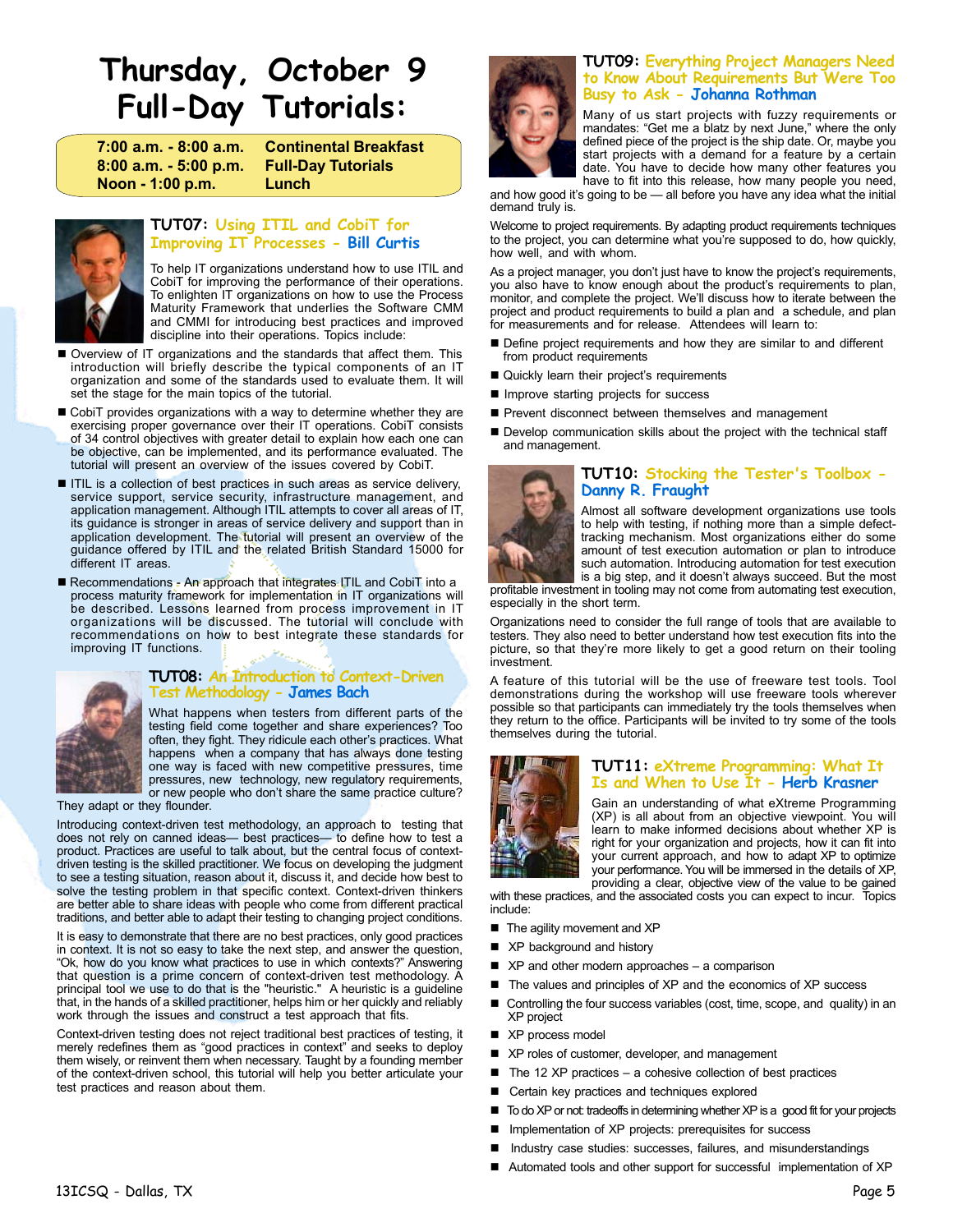# **Thursday, October 9**

**7:00 a.m. - 8:00 a.m. Continental Breakfast Noon - 1:00 p.m. Lunch \* 1:00 p.m. - 5:00 p.m. Half-Day Afternoon Tutorial**

**8:00 a.m. - Noon Half-Day Morning Tutorial**

**\* Lunch is included only with full-day or two half-day tutorials.**

# **Half-Day Morning Tutorial:**



**TUT12: Career Challenges and Opportunities for Software Quality Professionals: Competing and Thriving in Today's Economy - Eric Patel**

Those of us who have been part of the software quality community for some time have witnessed numerous changes in our profession. Quality leaders have come and gone.

Trends, fads, and methodologies have been invented, evolved, and repackaged. Companies have formed, changed, or disintegrated. In such a constant sea of change, how well have we navigated? And more important, what lies ahead for us in the near future?

We are constantly faced with numerous career challenges and opportunities: new technology, new tools, and even new industries. With a cyclical, growing economy, how do you plan for short- and long-term strategy? Are career stability and success sure things? If not, what can we do to mitigate some of the inevitable risks and stay the course?

As a hiring manager, what should you be concerned with? Finding and retaining talent is vital. Yet most hiring managers, even HR professionals, do not do as good of a job as they can with these important tasks. Often the problem starts with the company not knowing its requirements: not knowing what it wants or needs in terms of staff augmentation. Without a goal, the journey can turn out to be a hard lesson learned with wasted time, effort, and costs. It's more than just putting in the required time. Due diligence must be a conscious effort, refined, and practiced on an ongoing basis.

As a software quality candidate, what can you do to keep your career on track? With so many of us out of work, one would think that we have plenty of time to spend charting our next course. Yet many of us do not spend enough time – hardly any time, in fact – planning our careers. We go from job to job, hopping from position to position, with sometimes no more of a goal than to constantly increase our salary and/or improve our job title. There's more to our worklife than that, isn't there? What about quality of life? Lifestyle? Actually enjoying our work and what we do? Come learn about how to compete and thrive in today's economy.

# **Half-Day Afternoon Tutorial:**



#### **TUT13: Software Estimation - Bob Galen**

The project and cultural dynamics of planning and estimating are a great challenge facing technologists today. There is ever-increasing pressure to "get things done," so there is little time for estimation or planning. All too often, businessderived dates or unrealistic dates drive projects. In conjunction with this, teams lack solid estimating and planning skills.

This usually results in resorting to "quick best guesses." We then compensate for poor estimates and plans by trying to work harder, which has a low probability of success.

Tom Galen will introduce you to a variety of team collaboration and brainstorming techniques for leveraging the skills already within your team to produce and qualify your plans. Almost half the workshop is spent in exercises so attendees will learn to apply the techniques.

# **Friday & Saturday, October 10 & 11, Post-Conference Courses**

**Friday, October 10 8:00 a.m. - 5:00 p.m.** Saturday, October 11

Note: These courses will be held at another hotel (location to be advised). Transportation to and from the Renaissance Dallas Richardson Hotel will be provided at no additional charge.

#### **Each Course Limited to: 24 Students**

#### **Course Fee (per attendee per course):**

- ASQ or AQP Members \$945
- Nonmembers \$1045

#### **CEUs and ASQ RUs: 1.25**



### **Software Functional Testing (03273C)**

**Instructor:** Theresa Hunt, CSQE

This two-day course focuses on the practical "how-to" knowledge and skills needed to implement and improve functional software testing techniques and practices.

Information and skills taught in this course are presented in combination of lecture and interactive formats. Actual examples from the software industry are utilized to make the information relevant. Throughout this course, learned skills are practiced using interactive and team exercises. The emphasis is on techniques that allow you to transition the testing skills learned in this course to your own work environment.

**Learning Outcomes:** Upon successful completion of this course you will be able to:

- Understand the basic concepts of software functional testing
- Design and implement tests for the software's functional and nonfunctional requirements
- Utilize functional test case design techniques to increase both test effectiveness and efficiency
- Select the appropriate tests to regression test your software after changes have been made



### **Building Software Quality Skills (03274C)**

**Instructor:** Linda Westfall, PE, CSQE, CQA

This two-day course is designed to provide a basic knowledge base for anyone interested in implementing or improving software quality engineering techniques and practices in their organization.

Information and skills taught in this course are presented in combination of lecture and interactive formats. Actual examples from the software industry are utilized to make the information relevant. The emphasis is on techniques that allow you to transition the skills learned in this course to your work environment.

**Learning Outcomes:** Upon successful completion of this course you will be able to understand the:

- Basics of software quality engineering
- Techniques involved in planning, implementing, and auditing a software quality management program for your organization
- Techniques used to define and tailor software engineering life cycles and processes
- Basic techniques used to track and control software projects
- Techniques involved in selecting, defining, and applying software measurements and metrics
- Understand the basic techniques used in verification and validation including peer reviews and various levels of software testing
- Understand the fundamentals of configuration management including configuration identification, control, status accounting, and audits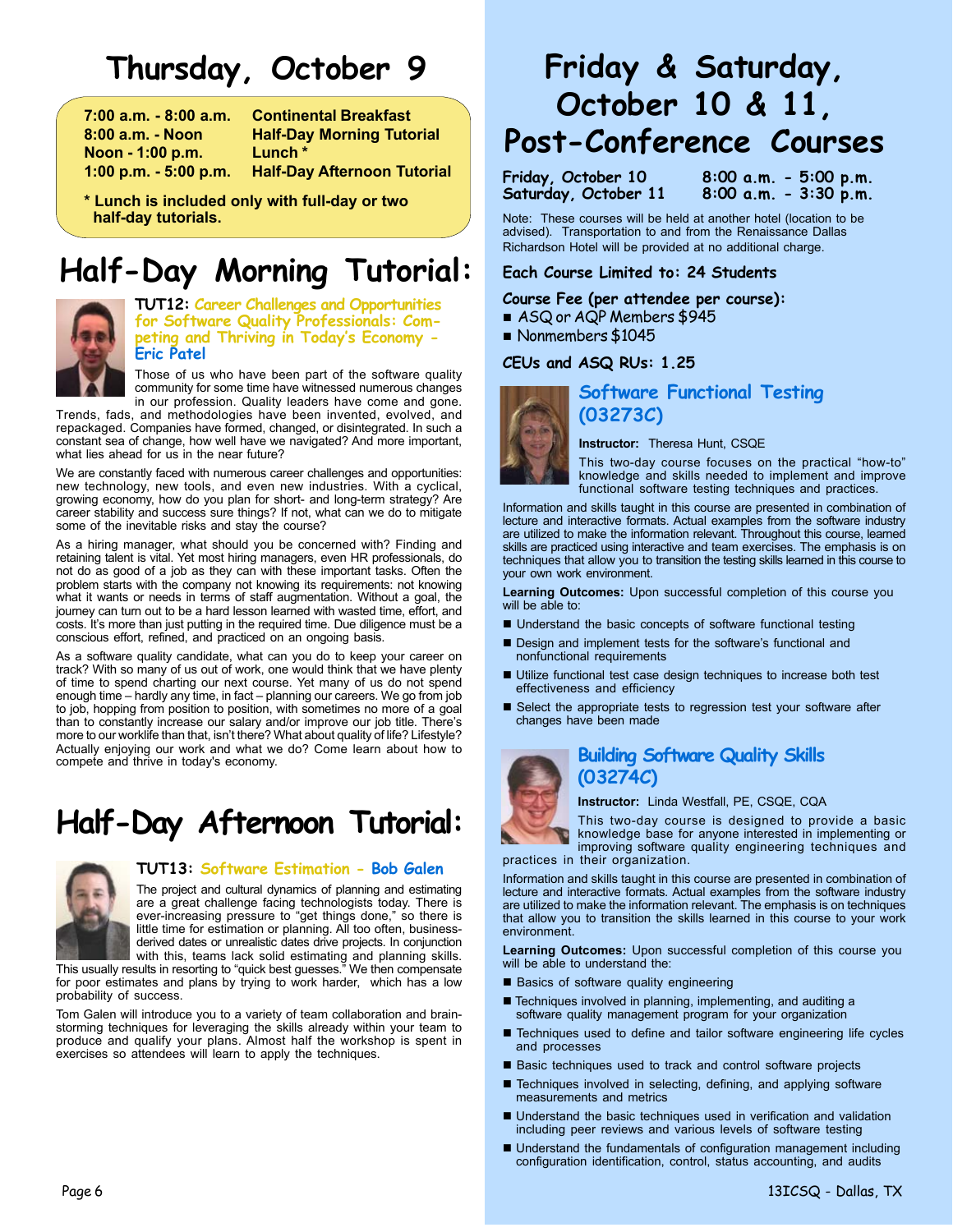| <b>Exhibit Area Hours</b>                                               |  |  |  |
|-------------------------------------------------------------------------|--|--|--|
| Tuesday, October 7 7:00 a.m. - 7:00 p.m.                                |  |  |  |
| Wednesday, October 8 7:00 a.m. - 3:00 p.m.                              |  |  |  |
| Reception in the exhibit area Tuesday evening<br>5:30 p.m. to 7:00 p.m. |  |  |  |



# **Hot-Topic Lunch Tables**

**To facilitate networking, special hot-topic lunch tables will be available on Tuesday and Wednesday.**

- **Pick a topic and join in the discussion**
- **Propose a topic and lead your own table**
- Network with your peers on topics of  **common interest**



**For more information about 13ICSQ, including tutorial outlines & speaker bios, visit our Web site at:**





# **13ICSQ Sponsor/Exhibitor Opportunities**

**If you or your organization are interested in:**

- **Meeting prospective clients**
- **Gaining access to decision makers**
- **Obtaining more visibility in your marketplace**

**Consider becoming a sponsor or exhibitor at the 13ICSQ.**

**Depending on your sponsorhip/exhibitor level benefits can include:**

- **Display table in exhibit area**
- **Presentation in exhibitor's track**
- **Your logo on conference tote bags, in On-Site Program, and on conference Web site and CD (with a link to your site)**
- **Advertising in Software Quality Professional journal and Software Quality newsletter**
- **Insert in conference tote bags**
- **Sponsorhip of conference events**
- **Complimentary 13ICSQ registrations**

For more information, visit our Web site at: www.ICSQ.org/13ICSQ/13icsq\_sponsors\_exhibitors.htm or contact Michelle Dovel-Cash, the 13ICSQ Sponsor and Exhibit chair at, 407-658-0044 ext. 255 or by e-mail to michelle.dovel-cash@veridian.com.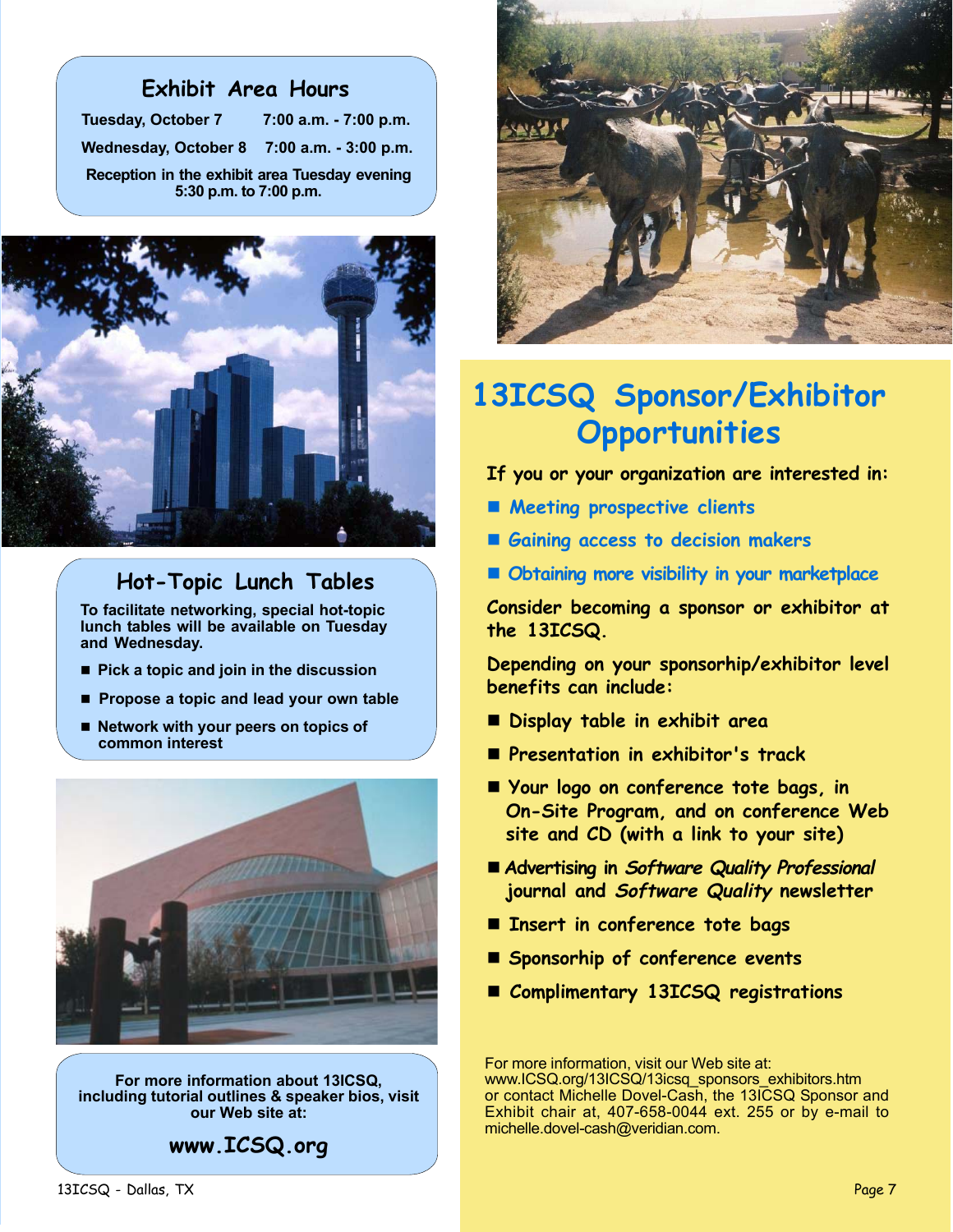

# **13th International Conference on Software Quality Preliminary Program for Tuesday, October 7, 2003**

Preliminary program is subject to change



| $7:00$ a.m. $-$<br>8:00 a.m.                               | <b>Continental Breakfast with Exhibitors</b><br>Today's Exhibits Open 7:00 $a.m. - 7:00$ p.m.                                                                                                                                                                         |                                                                                                                                                                                                                      |                                                                                                                                                                                                                      |                                                                                                                                                                                                                         |                                                                                                                                                    |
|------------------------------------------------------------|-----------------------------------------------------------------------------------------------------------------------------------------------------------------------------------------------------------------------------------------------------------------------|----------------------------------------------------------------------------------------------------------------------------------------------------------------------------------------------------------------------|----------------------------------------------------------------------------------------------------------------------------------------------------------------------------------------------------------------------|-------------------------------------------------------------------------------------------------------------------------------------------------------------------------------------------------------------------------|----------------------------------------------------------------------------------------------------------------------------------------------------|
| $8:00 a.m. -$<br>$9:30$ a.m.                               | Welcome - Mike Kress, ASQ Software Division Chair<br><b>KEYNOTE ADDRESS: Gerald M. Weinberg - Quality Alibis: Tools, Rules, Fools, and Schools</b>                                                                                                                    |                                                                                                                                                                                                                      |                                                                                                                                                                                                                      |                                                                                                                                                                                                                         |                                                                                                                                                    |
| $9:30$ a.m. $-$<br>10:00 a.m.                              | Refreshment and Networking Break With Exhibitors                                                                                                                                                                                                                      |                                                                                                                                                                                                                      |                                                                                                                                                                                                                      |                                                                                                                                                                                                                         |                                                                                                                                                    |
| $10:00$ a.m. $-$<br>$11:00$ a.m.<br>Concurrent<br>Sessions | Session A1: Software<br>VandV<br><b>Axel Podschwadek</b><br>A Step-by-Step Guide<br>to Incremental Testing:<br><b>Managing Feature</b><br>Interaction for<br>Communication<br>Devices                                                                                 | Session A2:<br><b>Requirements</b><br><b>Engineering and</b><br><b>Management</b><br><b>INVITED</b><br><b>SPEAKER: Robin</b><br><b>Goldsmith</b><br>Avoid Creep -<br><b>Discover the REAL</b><br><b>Requirements</b> | Session A3:<br><b>Leadership Tools and</b><br><b>Skills</b><br><b>Carol Dekkers and</b><br><b>Patricia McQuaid</b><br><b>Maximizing Project</b><br>Success-<br>Give Your<br><b>Communication Skills</b><br>a Tune-Up | Session A4: Software<br>VandV<br><b>Esther Derby</b><br><b>The Practical Aspects</b><br>of Implementing<br><b>Technical Reviews</b>                                                                                     | Session A5:<br>Exhibitor's<br><b>Presentation</b><br>To Be Announced                                                                               |
| $11:15$ a.m. $-$<br>12:15 p.m.<br>Concurrent<br>Sessions   | Session B1: Software<br><b>Engineering</b><br><b>Processes</b><br><b>INVITED</b><br><b>SPEAKER: Neil</b><br><b>Potter</b><br>Practical CMM <sup>®</sup> and<br>CMMI <sup>®</sup> : Focusing<br>Improvement on<br><b>Business Goals and</b><br><b>Project Problems</b> | Session B2:<br><b>Requirements</b><br><b>Engineering and</b><br>Management<br><b>Tim Olson</b><br><b>Successful Strategies</b><br>for Improving<br>Requirements                                                      | Session B3:<br><b>Leadership Tools and</b><br><b>Skills</b><br><b>Manfred Hein</b><br>The Blame Game V2                                                                                                              | Session B4:<br><b>Measurement and</b><br><b>Metrics</b><br><b>Samira SiSais</b><br>Cherfi, Jacky Akoka,<br>and Isabelle Comyn-<br><b>Wattiau</b><br>A Framework for<br><b>Conceptual Modeling</b><br>Quality Evaluation | Session B5:<br><b>Exhibitor's</b><br><b>Presentation</b><br>The Westfall Team -<br>Linda Westfall<br>12 Steps to Useful<br><b>Software Metrics</b> |
| $12:15 p.m. -$<br>1:45 p.m.                                |                                                                                                                                                                                                                                                                       |                                                                                                                                                                                                                      | <b>Lunch With Exhibitors</b>                                                                                                                                                                                         |                                                                                                                                                                                                                         |                                                                                                                                                    |
| 1:45 p.m. $-$<br>2:45 p.m.<br>Concurrent<br>Sessions       | Session C1: Quality<br><b>Management</b><br><b>Dennis Frailey</b><br>Is There Hope for<br>Software Quality?                                                                                                                                                           | Session C <sub>2</sub> : Hot<br><b>Topics</b><br><b>INVITED</b><br><b>SPEAKER:</b><br><b>Mark C. Paulk</b><br><b>Some Explanatory</b><br><b>Factors for Software</b><br>Quality                                      | Session C3: Software<br><b>Standards - IEEE</b><br>Panel<br><b>Claire Lohr, Scott</b><br>Duncan, James Bach,<br><b>Herb Krasner</b><br>Current Trends in<br>Traditional and Non-<br><b>Traditional Standards</b>     | Session C4:<br><b>Measurement and</b><br><b>Metrics</b><br>Tao Yi<br>A Repeatable<br>Software Process for<br>Software Defect<br>Tracking:<br>Compuware's<br>QACenter Experience                                         | Session C5:<br>Exhibitor's<br><b>Presentation</b><br>To Be Announced                                                                               |
| $2:45$ p.m. $-$<br>$3:15$ p.m.                             | Refreshment and Networking Break With Exhibitors                                                                                                                                                                                                                      |                                                                                                                                                                                                                      |                                                                                                                                                                                                                      |                                                                                                                                                                                                                         |                                                                                                                                                    |
| $3:15$ p.m. $-$<br>4:15 p.m.<br>Concurrent<br>Sessions     | Session D1: Quality<br>Management<br><b>Patricia Ensworth</b><br>The Accidental Project<br>Manager: QA to the<br>Rescue                                                                                                                                               | Session D2:<br>Configuration<br>Management<br><b>Craig Thomas</b><br>Configuration<br>Management<br>Practices and Tools<br>Used for Linux Kernel<br>Development                                                      | Session D3:<br>Certification<br><b>Rufus Turpin and</b><br>Doug Hamilton<br>Certification of<br>Software Quality<br>Professionals                                                                                    | Session D4:<br><b>Measurement and</b><br><b>Metrics</b><br><b>Onur Demirors</b><br>Utilization of a Defect<br>Density Metric for<br><b>SPC Analysis</b>                                                                 | Session D5:<br><b>Exhibitor's</b><br><b>Presentation</b><br>To Be Announced                                                                        |
| $4:30 p.m. -$<br>5:30 p.m.                                 | <b>KEYNOTE ADDRESS - Karl Wiegers: The Soft Side of Peer Reviews</b>                                                                                                                                                                                                  |                                                                                                                                                                                                                      |                                                                                                                                                                                                                      |                                                                                                                                                                                                                         |                                                                                                                                                    |
| $5:30 p.m. -$<br>7:00 p.m.                                 | <b>Reception With Exhibitors</b>                                                                                                                                                                                                                                      |                                                                                                                                                                                                                      |                                                                                                                                                                                                                      |                                                                                                                                                                                                                         |                                                                                                                                                    |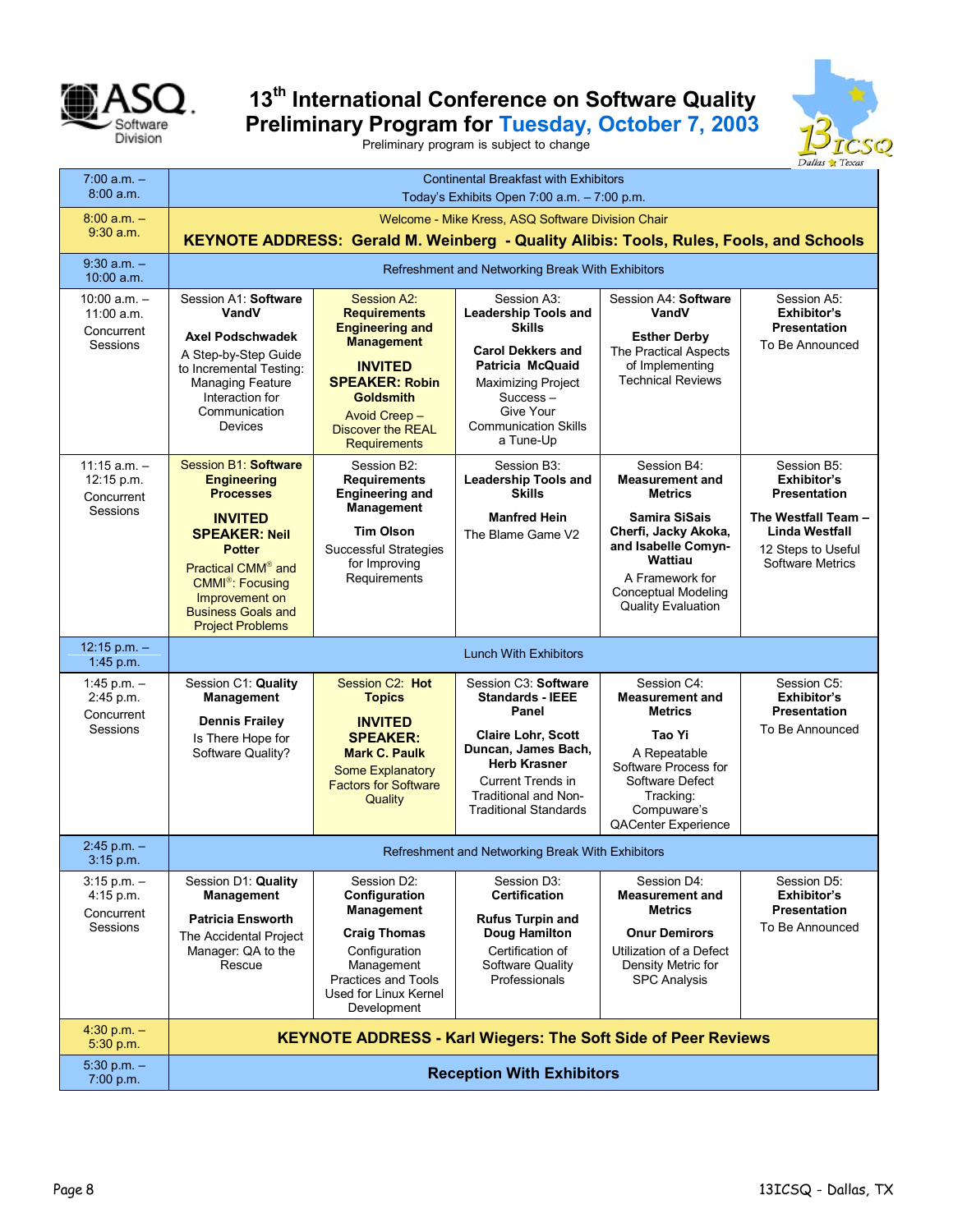

# **13th International Conference on Software Quality Preliminary Program for Wednesday, October 8, 2003**

Preliminary program is subject to change

| $7:00 a.m. -$<br>8:00 a.m.      | <b>Continental Breakfast With Exhibitors</b><br>Today's Exhibits Open 7:00 a.m. - 3:00 p.m.              |                                                                                                                                              |                                                                                                                                                          |                                                                                                                                                     |
|---------------------------------|----------------------------------------------------------------------------------------------------------|----------------------------------------------------------------------------------------------------------------------------------------------|----------------------------------------------------------------------------------------------------------------------------------------------------------|-----------------------------------------------------------------------------------------------------------------------------------------------------|
| $8:00 a.m. -$<br>$9:15$ a.m.    | Opening Remarks - Linda Westfall, 13ICSQ Chair<br><b>KEYNOTE ADDRESS - James Bach: How Testers Think</b> |                                                                                                                                              |                                                                                                                                                          |                                                                                                                                                     |
| $9:15$ a.m. $-$<br>9:45 a.m.    | <b>Refreshment Break With Exhibitors</b>                                                                 |                                                                                                                                              |                                                                                                                                                          |                                                                                                                                                     |
| $9:45$ a.m. $-$<br>$10:45$ a.m. | Session E1: Hot Topics<br><b>Scott Duncan</b>                                                            | Session E2: Software<br><b>Engineering Processes</b>                                                                                         | Session E3: Project<br><b>Management</b>                                                                                                                 | Session E4: Software<br>V&V                                                                                                                         |
| Concurrent<br>Sessions          | Automating Software Life<br>Cycle Workflow:<br>Implementing a "No<br>Excuses" Approach                   | <b>James Bielak</b><br><b>Transforming Use Cases</b><br>Into Design                                                                          | Linda Shafer, Herb<br>Krasner, and Don Shafer<br>A Software Project<br><b>Management Certificate</b><br>Program: 10 Years of<br><b>Experiential Data</b> | <b>INVITED SPEAKER:</b><br><b>Johanna Rothman</b><br>Shattering the Myth of<br><b>Inadequate Testers</b>                                            |
| $11:00 a.m. -$<br>noon          | <b>Session F1: Hot Topics</b><br><b>INVITED SPEAKER:</b>                                                 | Session F2: Software<br><b>Engineering Processes</b>                                                                                         | Session F3: Project<br><b>Management</b>                                                                                                                 | Session F4: Software V&V<br><b>Student Presentation</b>                                                                                             |
| Concurrent<br>Sessions          | <b>Herb Krasner</b><br><b>Agility and Quality</b>                                                        | <b>Angelica Arceneaux</b><br>Designing Effective<br>Processes                                                                                | <b>James Ward</b><br>The Key Project<br><b>Constraints: Relationships</b><br>and Tradeoffs                                                               | <b>Mehran Sharafi</b><br>A Software Design and<br>Code Inspection Method to<br><b>Find Major Potential</b><br>Defects                               |
| $noon -$<br>1:30 p.m.           | <b>Lunch With Exhibitors</b>                                                                             |                                                                                                                                              |                                                                                                                                                          |                                                                                                                                                     |
| 1:30 p.m. $-$<br>2:30 p.m.      |                                                                                                          |                                                                                                                                              | <b>KEYNOTE ADDRESS - Bill Curtis: We Need More Cowboy Programmers</b>                                                                                    |                                                                                                                                                     |
| $2:30 p.m. -$<br>3:00 p.m.      | <b>Refreshment Break With Exhibitors</b>                                                                 |                                                                                                                                              |                                                                                                                                                          |                                                                                                                                                     |
| $3:00 p.m. -$<br>$4:00$ p.m.    | Session G1: Hot Topics<br><b>Robin Dudash</b>                                                            | <b>Session G2: Software</b><br><b>Engineering Processes</b>                                                                                  | Session G3: Software<br><b>Process Improvement</b>                                                                                                       | Session G4: Software<br>V&V                                                                                                                         |
| Concurrent<br>Sessions          | Software Stakeholder<br>Management                                                                       | <b>INVITED SPEAKER:</b><br><b>Mary Sakry</b><br>Steamrolling the<br><b>Organization With</b><br>Process, or Is There a<br><b>Better Way?</b> | <b>Trudy Howles</b><br>A Personal Approach to<br>Improving Software Quality                                                                              | <b>Marcelo Fantinato and</b><br><b>Mario Jino</b><br><b>Functional Testing Criteria</b><br><b>Based on Extended Finite</b><br><b>State Machines</b> |
| $4:15$ p.m. $-$<br>5:15 p.m.    | Session H1: Measurement<br>and Metrics                                                                   | Session H2: Software<br><b>Process Improvement</b>                                                                                           | Session H3: Software<br><b>Process Improvement</b>                                                                                                       | Session H4: Software<br>V&V                                                                                                                         |
| Concurrent<br>Sessions          | <b>Tim Olson</b><br>Using a Measurement<br>Framework to Rapidly<br>Achieve Measurable<br>Results         | <b>Tom Cagley</b><br><b>Extracting Real Value</b><br><b>From Process</b><br>Improvement                                                      | <b>Geree Streun</b><br>A Practical Approach -<br>Moving From Level 1 To<br>Level <sub>2</sub>                                                            | <b>Todd Petersen</b><br>An Experience Paper on<br>the Use of Software Fault<br>Injection Testing                                                    |



13ICSQ - Dallas, TX Page 9

Dallas & Texa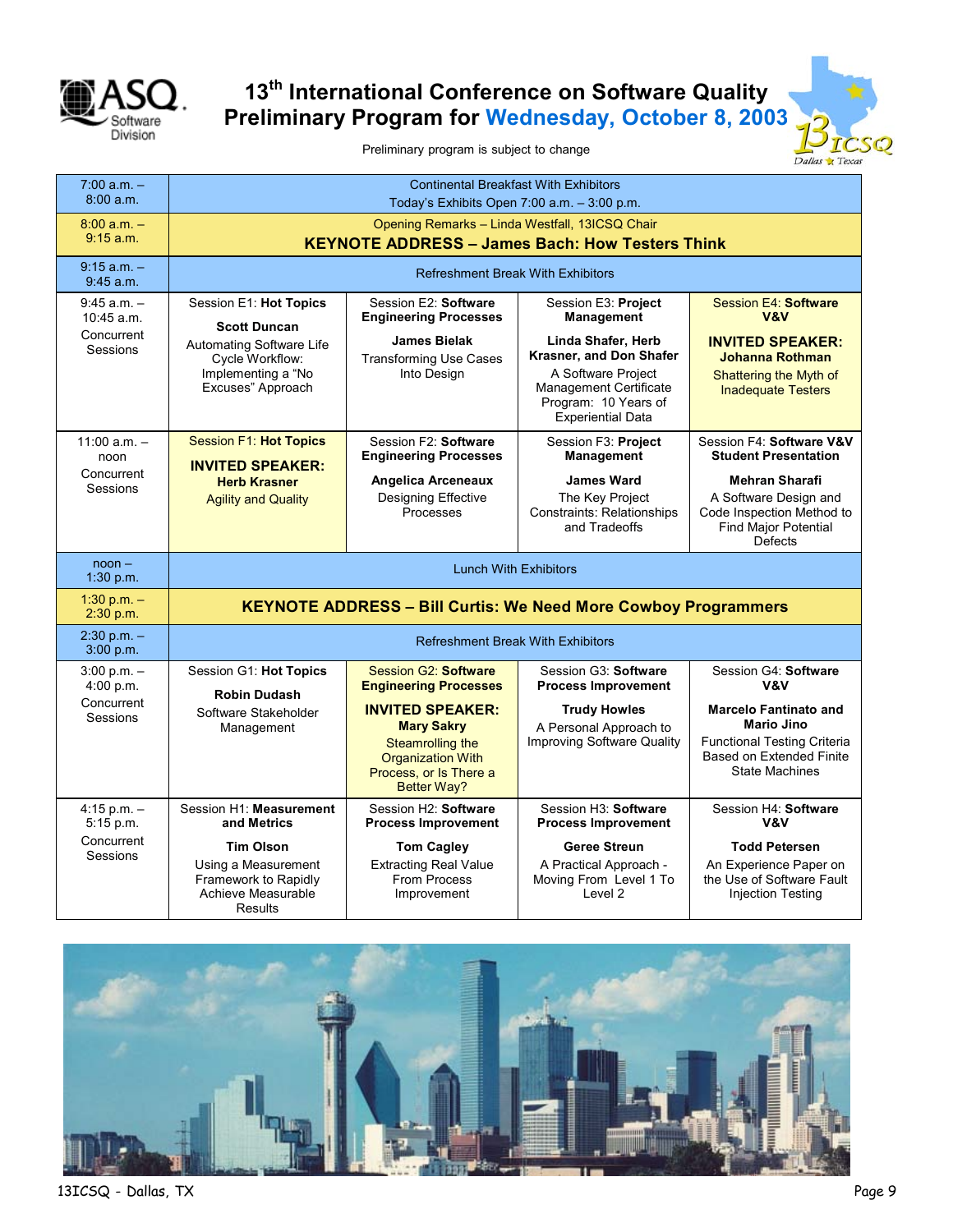# **Tuesday, October 7 - Concurrent Sessions:**

### **10:00 a.m. - 11:00 a.m.**

#### **Session A1: Software V&V - Axel Podschwadek - A Stepby-Step Guide to Incremental Testing: Managing Feature Interaction for Communication Devices**

In recent years, pressure on the communication industry concerning a shorter time-to-market have been steadily growing. At the same time, complexity is growing tremendously, especially for software components. As one solution to both problems, incremental development processes have been proposed. They allow for the servicing of the market within a shortened time frame, while at the same time splitting the system into pieces of manageable size. Furthermore, such processes permit a validation of the system from the user's perspective in early stages of development. However, the effort and complexity of introducing an incremental process should not be underestimated. This talk proposes a detailed road map for this improvement goal by presenting well-defined and fine-granular steps of process change. It starts from later stages of development and moves on to earlier stages. The focus is on test process improvements, but hints for all other relevant and concerned process areas are given as well. This presentation is based on real-world experiences during the development of communication devices.



#### **Session A2: Requirements Engineering and Management - INVITED SPEAKER: Robin Goldsmith -Avoid Creep – Discover the REAL Requirements**

There's a simple (though not easy) way to avoid much of the requirements/scope creep that many developers assume is normal and unavoidable. Statements like, "That's not what I expected" and "Users don't know what they want" are

repeatedly predictable outcomes of the inadequate way requirements are defined conventionally, but they don't have to be. This interactive presentation shows the primary, but seldom recognized, REAL reasons developers continue to get requirements and scope wrong, which is what actually causes creep. Powerful techniques are described for discovering the REAL requirements and documenting scope in ways that can dramatically reduce creep.

#### **Session A3: Leadership Tools and Skills - Carol Dekkers and Patricia McQuaid - Maximizing Project Success: Give Your Communication Skills a Tune-Up**

The key to software quality lies in getting the right requirements and getting the requirements right, and it all boils down to effective communication with users and your project team. While testing, programming, configuration management, and other technical topics are commonly taught through workshops, it seems to be "assumed" that effective team management and communication skills will be gained by climbing the project management or QA manager ladder. Unfortunately, this is usually not the case.

In this hands-on interactive session, you will learn techniques to not only communicate more effectively, but also to help ask the right questions of the right people. You will also learn skills to increase the effectiveness of techniques such as use-cases and written requirements.

Get ready for a session (taught by two experienced "networkers") where you'll make immediate connections with your fellow ICSQ attendees, and learn new techniques (by doing them!) that will inject new life into your project team.

Whether you have managed multiple projects or are new to QA, this presentation will provide you with the skills to remove obstacles to communication, tear down potential walls of misunderstanding with users, and equip you with the project management people skills to increase the quality of your requirements and overall development process — and build better software.

#### **Session A4: Software V&V - Esther Derby - The Practical Aspects of Implementing Technical Reviews**

Technical reviews have been around for a long time, and are generally recognized as a "good thing" for building quality software and reducing the cost of rework. Yet many software companies start to do reviews only to have the review program peter out.

How can you succeed with a review program? Management support and good training for review leaders is a good place to start. But it's the details of implementation that determine whether reviews stick or fall by the wayside.

This session shares lessons learned and gives you access to the wisdom of the group to come up with possible solutions to the roadblocks you're running into while implementing technical reviews.

#### **Session A5: Exhibitor's Presentation - To Be Announced**

### **11:15 a.m. - 12:15 p.m.**



#### **Session B1: Software Engineering Processes - INVITED SPEAKER: Neil Potter - Practical CMM & CMMI: Focusing Improvement on Business Goals & Project Problems**

Common approaches for process improvement include heavily documenting all processes and marching toward the achievement of an SEI CMM $<sup>®</sup>$  level. The result is often a stack of paper that is either</sup> ignored or seen as an unnecessary tax on development. In the light of a goal<br>stating, "Achieve CMM<sup>®</sup> Level 3 by December," the activity of documenting all processes is reinforced and might even appear natural. This processcentric approach can work but has a high risk of failure.

An alternative approach is to start with the business goals and problems of the organization and tie all improvement activities directly to the organization's current project work.

In this presentation, you will learn how to plan an improvement program based on project problems and goals. By adopting this approach, organizations are able to make significant progress on real issues and make progress on the maturity model they are using. The result is an improvement plan that is staged in manageable phases and directly tied to the business goals of the organization.

# **Session B2: Requirements Engineering and Management -**

**Tim Olson - Successful Strategies for Improving Requirements**

Requirements continue to be a major problem area for most organizations. According to industry reports, the leading causes of quality, cost, and schedule problems are lack of understanding of the customer's needs, incomplete requirement specifications, and managing changing requirements. So what can an organization focus on now to improve their requirements? Practical strategies that your organization can use to improve its requirements as well as its requirements process are described.

#### **Session B3: Leadership Tools and Skills - Manfred Hein - The Blame Game V2**

We don't look often enough at the aspects of our personal and business lives that hinder our ability to function, to develop relationships, to interact with others (i.e., to become productive and effective individuals). These neglected or overlooked aspects can become "roadblocks" in our personal and business lives - roadblocks that keep us from "being who we can be." Often we look at new, "state-of-the-art" ideas, concepts, and technology silver bullets to help change/improve ourselves or our corporations. We always think of "adding" these things to our lives to make a difference. We never seem to think that if we "subtract" or get rid of some things - roadblocks - in our lives, they might make more of a difference. One such roadblock we should think of subtracting is The Blame Game. Our individual and organizational propensity to blame can be a significant factor that weakens our foundations. This session describes how we can become aware of the blaming techniques of The Blame Game, the harm they cause, how much we are engaged in them, and how we can change these practices.

#### **Session B4: Measurement and Metrics - Samira Sisais Cherfi, Jacky Akoka, and Isabelle Comyn-Wattiau - A Framework for Conceptual Modeling Quality Evaluation**

Three main objectives are generally devoted to a conceptual schema: meet the users requirements, provide a formal representation of the observed reality, and be a basis for implementation and evolution of the future information system. However, the designer is faced with many ways of formulating the same universe of discourse. This session presents exploratory research that investigates an evaluation process of conceptual specifications. We primarily address the problem of assessing conceptual modeling quality. In particular, we provide a comprehensive framework for evaluating conceptual schemas. Based on quality criteria proposed in the literature, we select the subset of criteria relevant to conceptual schema quality evaluation. For each criterion, we define one or several metrics allowing the designer to measure schemas quality. This presentation focuses on the usage and implementation views. In order to validate our approach, we evaluated several alternative UML conceptual schemas representing the same universe of discourse. The results and lessons learned from this evaluation are detailed.

#### **Session B5: Exhibitor's Presentation - Linda Westfall of The Westfall Team - 12 Steps to Useful Software Metrics**

Learn a practical, step-by-step process for selecting, designing, and implementing metrics that align to the goals and information needs of your organization, projects, and processes.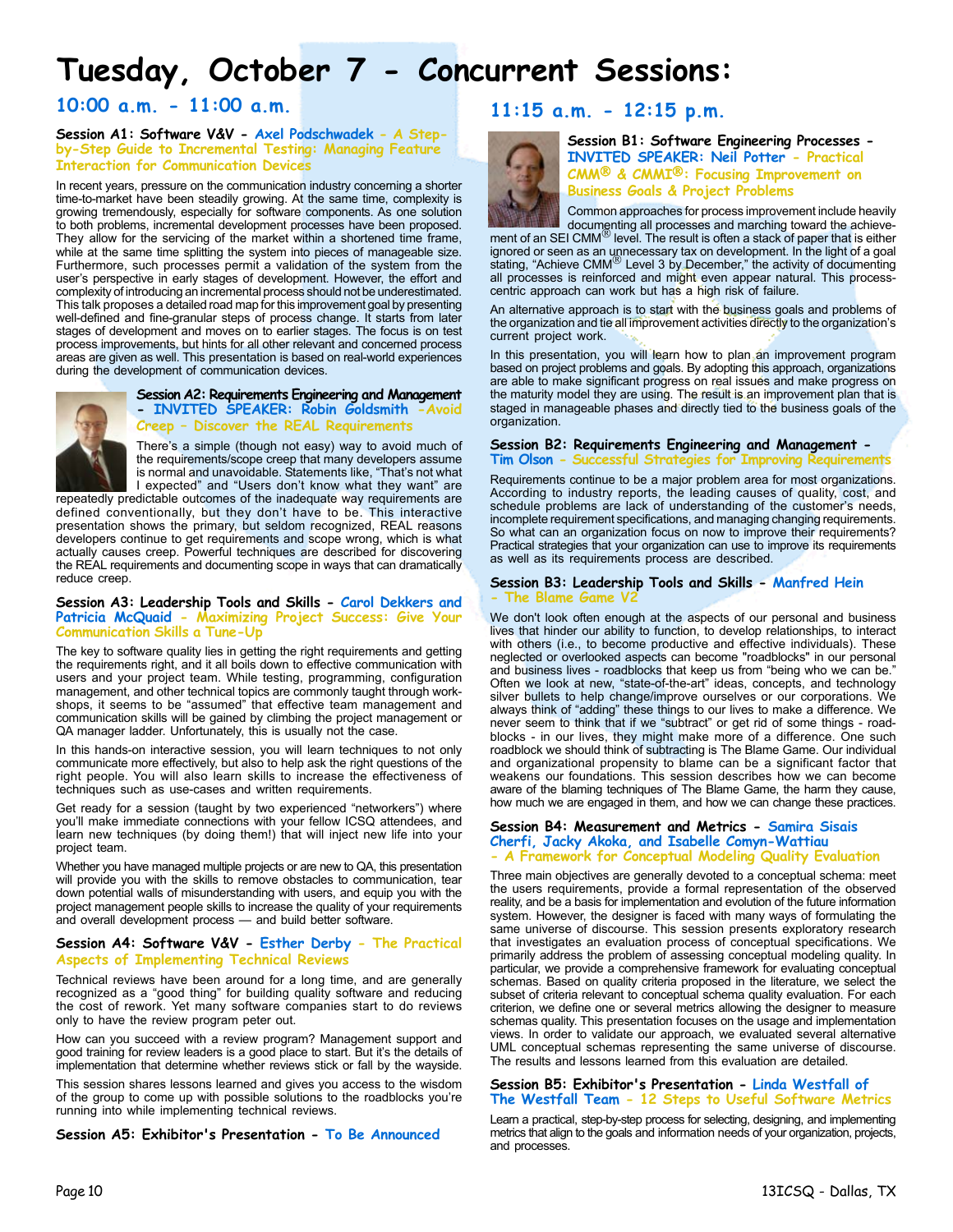# **Tuesday, October 7 - Concurrent Sessions: (continued)**

### **1:45 p.m. - 2:45 p.m.**

#### **Session C1: Quality Management - Dennis Frailey - Is There Hope for Software Quality?**

Two hundred software quality improvement plans at organizations in every segment of the U.S. economy show the tenuous state of software quality. This presentation examines what is going on in the trenches, as reported by working professionals trying to make a difference. The results are often disappointing, but there is also evidence that quality improvement is being accomplished at companies that want it.



#### **Session C2: Hot Topics - INVITED SPEAKER: Mark C. Paulk - Some Explanatory Factors for Software Quality**

Even in a world of agile methods and Internet-time processes, quality is a crucial attribute of software. In this session, some of the issues associated with building a useful operational definition of software quality are described. Defining quality

is of limited value, however, if we do not understand the factors that influence quality. A number of explanatory factors have been proposed, but the empirical evidence on the effect of these factors has been mixed. One reason for the mixed evidence is that surrogates are frequently used that capture the desired factor poorly. For example, it is widely agreed that the competence of the people doing the work is fundamental to the quality of the work done. How does one measure competence? Even if we agree that surrogates such as years of experience are inadequate, better measures may not be readily available. After reviewing the evidence supporting various proposed factors, data from the Personal Software Process (PSP) is analyzed to see what the impact of some of those factors is on software quality as measured by defects found in testing. The factors considered include process factors, such as design time, and nonprocess factors, such as programming language. One of the greatest challenges in empirical software engineering is the variability associated with individual differences, and the PSP data show that, even though performance improves and variability decreases as disciplined processes are instilled, the dominant factor in superior performance remains the competence of the individual professional. The talk closes with a discussion of the issues associated with generalizing from PSP data to an industry environment.

#### **Session C3: Software Standards - Panel: Scott Duncan, Claire Lohr, James Bach, and Herb Krasner - Current Trends in Traditional (IEEE and ISO) & Non-Traditional (Exploratory and Agile) Standards**

Scott Duncan, a participant in developing both ISO and IEEE standards, will present what is in the pipeline for new standards and efforts in those communities. Claire Lohr, a participant in the development of IEEE standards, will discuss the changes in orientation of the IEEE, for example, the new focus on process instead of products (including where to go to obtain more information). Then two of our highlighted speakers will weigh in with views from the other side of the spectrum. James Bach will present the key points of his less documentation oriented Exploratory methodology. Finally, Herb Krasner will summarize the tenets of the agile movement that also eliminates much of the documentation required by the "traditional" standards community.

#### **Session C4: Measurement and Metrics - Tao Yi - A Repeatable Software Process for Software Defect Tracking: Compuware's QACenter Experience**

Software plays an increasingly important role in the evolution of human society. The demand for on-time, on-budget, and on-quality software production entails the improvement of software processes to meet software industry's specific needs. This session presents Compuware's QACenter experience on software defect tracking. This software process incorporates a software defect life cycle model that standardizes software development activities, error-prevention tools that facilitate and enforce the entire life cycle (i.e., Compuware's TrackRecord), and talented but disciplined people who commit to driving software quality to customer satisfaction. By repeating and adapting this software process, not only does software maintenance become more manageable, but customers get better software.

#### **Session C5: Exhibitor's Presentation - To Be Announced**

### **3:15 p.m. - 4:15 p.m.**

#### **Session D1: Quality Management - Patricia Ensworth - The Accidental Project Manager: QA to the Rescue**

Since software development is a team effort, much depends upon the captain. In these lean economic times, many IT projects are managed by novices who have been chosen based upon their technical skills as developers and thrust into a leadership role without any training in project management.

The ignorance of such "accidental project managers" can be damaging. Their weaknesses often lead to defects in the software product. Quality assurance (QA) professionals have a vested interest, therefore, in evaluating, monitoring, and improving a novice's project management skills. This talk discusses how QA professionals can make a difference, throughout a project's life cycle, between success or failure for the accidental project manager. By collaborating effectively, QA professionals will not only keep projects on course but also enhance the influence of the QA function within the organization.

#### **Session D2: Configuration Management - Craig Thomas - Configuration Management Practices and Tools Used for Linux Kernel Development**

The Linux kernel has become one of the most recognized open source software products to date. It is fairly trivial to locate sites that contain specific versions of the operating system. These sites have repositories of versioned releases that can be downloaded onto a computer system. But these versioned releases were created by many individuals working collaboratively from all over the world. How could a product such as the Linux kernel have such a controlled release cycle?

This session explores some of the practices and tools used for open source configuration management, using the practices employed by the Linux kernel developers as a case study. It will analyze the practices performed in the Linux community compared to the items identified in the CSQE body of knowledge for configuration management (CM). Finally, this session describes a set of CM tools developed at OSDL for managing kernel configuration items and running tests against those items: the Patch Life Cycle Manager and the Scalable Test Platform.

#### **Session D3: Certification - Rufus Turpin and Doug Hamilton - Certification of Software Quality Professionals**

Presentations on the Certified Software Quality Engineer (CSQE) certification program and body of knowledge covering the value of the CSQE, the topics in the body of knowledge, the certification program, and the upcoming *Software Quality Engineering Handbook*.

#### **Session D4: Measurement and Metrics - Onur Demirors - Utilization of a Defect Density Metric for SPC Analysis**

This session describes the difficulties in applying Statistical Process Control (SPC) to a CMM Level 3 organization. In order to use a defect density metric for SPC, precise definitions are required for what constitutes a defect, as well as for product size for each of the different phases of software development. It suggests using XmR charts for tracking defect density instead of the popular u-chart, which depends on the assumption that the data have Poisson distribution. The results of a case study performed in a CMM Level 3 software organization are used to explore whether SPC can produce beneficial results for a software company.

**Session D5: Exhibitor's Presentation - To Be Announced**

# **Join the 13ICSQ Sponsors & Exhibitors Tuesday Evening 5:30 p.m. - 7:00 p.m. Reception in the Exhibit Area**

**Food Prizes Networking**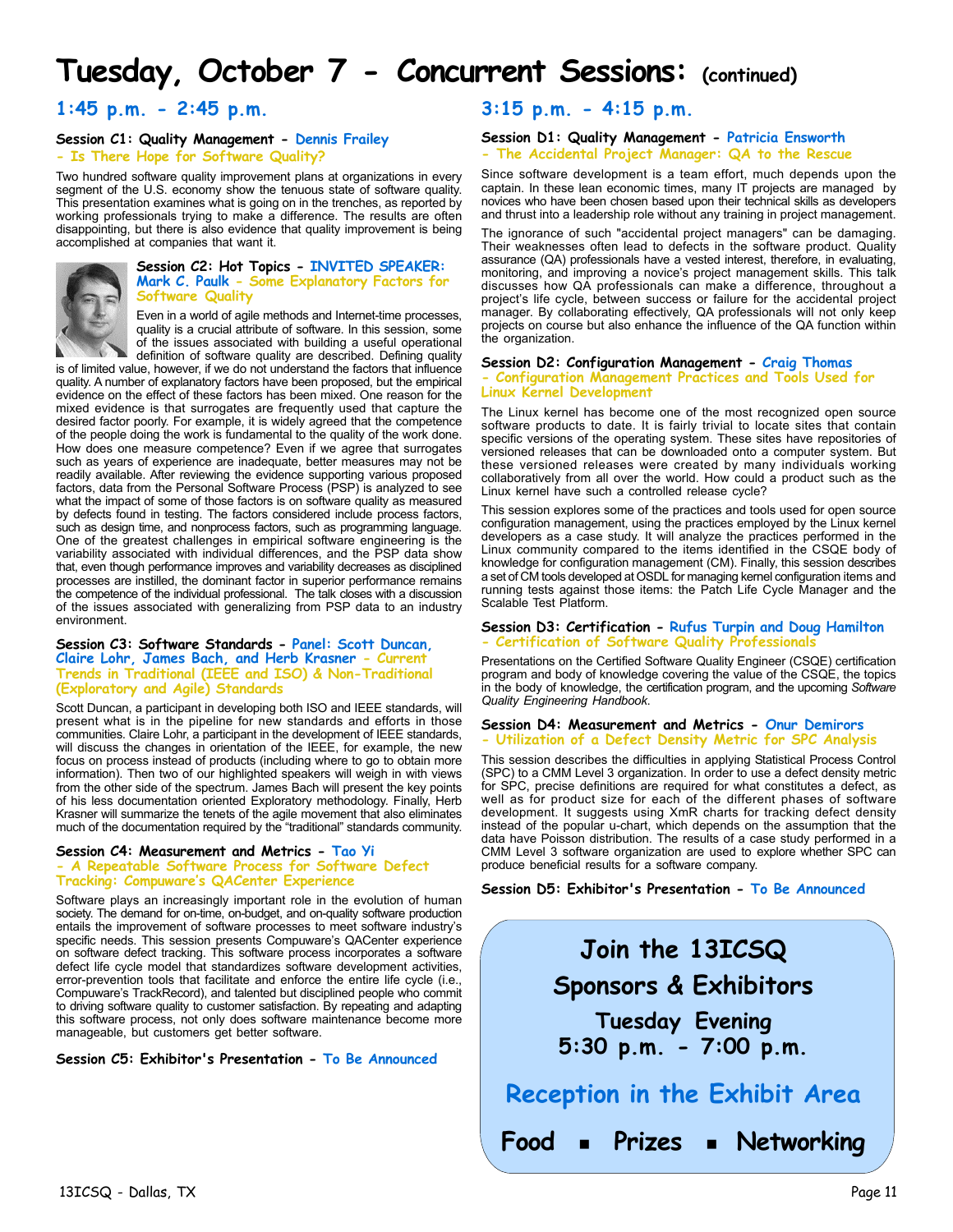# **Wednesday, October 8 - Concurrent Sessions:**

### **9:45 a.m. - 10:45 a.m.**

#### **Session E1: Hot Topics - Scott Duncan - Automating Software Life Cycle Workflow: Implementing a "No Excuses" Approach**

Encouraging organizations to follow a defined workflow/process and assessing the level of compliance to it can be much easier with automated support for process and documentation workflow. This presentation will describe a newly developed, in-house system based on an enterprise workflow development tool. The organization developing this system employs a mainframe-based production environment with Windows® desktop machines over an NT network and has been using LotusNotes®-based methodology/ workflow systems for many years.

#### **Session E2: Software Engineering Processes - James Bielak - Transforming Use Cases Into Design**

All too often teams rush from gathering requirements into design, failing to fully analyze the customer's needs. How can we move from a collection of use cases to a robust system design? Can we reliably predict the behavior and responsibilities of components shared between different subsystems? Or, do we discover "you can't get there from here"?

The Unified Modeling Language (UML) provides a rich vocabulary and notation with which we can explore requirements. Robustness analysis (also known as use-case analysis) provides an important, but often overlooked, step in the development process. This analysis technique gives us the opportunity to refine our understanding, and to resolve any questions or issues that may arise – before construction.

This talk demonstrates some advantages and principles of using the UML during robustness analysis. Examples will focus on use-case realization, firming up our understanding of a system's architecture, and tying our notion of business objects to artifacts we will refine during the design step.

#### **Session E3: Project Management - Linda Shafer, Herb Krasner, and Don Shafer - A Software Project Management Certificate Program: 10 Years of Experiential Data**

The Software Project Management (SWPM) certificate program at The University of Texas at Austin's Software Quality Institute (SQI) has been in place for 10 years. According to graduates, the course has been very effective in delivering information, yet SQI continually evaluates the program to determine if it is achieving all of its goals.

This presentation describes the certification program, explains three surveys of graduates, examines program strengths and weaknesses, and speculates on a report that students have had somewhat less of an effect on their organizations than either they, or the program sponsors, would desire.

Taught by software practitioners, SWPM aims to provide skills and techniques for students to improve their company's software processes. SWPM goals are to help students achieve personal career objectives, increase their

ability to manage/lead software projects, increase their insight into job responsibilities, and have a better awareness of project management professionalism.



#### **Session E4: Software V&V - INVITED SPEAKER: Johanna Rothman - Shattering the Myth of Inadequate Testers**

Why do projects "fail" in the test phase? Do teams have inadequate testers? Are they not doing adequate

testing? Is the entire test organization inadequate?

We've heard blaming comments about testing and product quality since organizations decided they needed testing groups. Instead of blaming the testers for being inadequate, let's talk about the testing. Why are so many organizations dissatisfied with their testing activities and perceive those activities to be inadequate? Why are we building organizations whose staff can't perform the required work?

In this presentation, Rothman will look at how organizations tend to hire testers and other technical people, and alternatives to those techniques. This talk is for you if you'd like to refine your hiring requirements for great testers (or other great technical staff), or if you'd like to become a great tester (or be hired as one).

### **11:00 a.m. - Noon**



**Session F1: Hot Topics - INVITED SPEAKER: Herb Krasner - Agility and Quality**

In general, agility is the characteristic of being ready and able to move with quick and easy grace. In software development, this concept has come to mean the ability to develop valuable software quickly, in the face of rapidly evolving requirements. Due to marketplace pressures, agility is an emerging concern

for many of today's modern software organizations. As a software professional in the next decade, you will need to become agile. Agile methods are relatively new on the software scene and are based on a set of philosophies and assumptions that are different from the conventional life cycle models of the past.

Some process pundits have claimed that agility and quality are mutually exclusive concepts, and that agility simply promotes hacking. The agilists on the other hand claim that overly rigid process management detracts from the goal of delivering valuable functionality in a timely manner. This talk will reveal the underlying and hidden issues of this discussion, and will define a situational fit model for assisting in best-practice adoption decisions, leading to the delivery of superior software. Clearly, understanding the true value of the functionality for delivery in a product/system is an area where we can best find the leverage.

### **Session F2: Software Engineering Processes - Angelica**

**Arceneaux - Designing Effective** 

In today's business environment, as technology permeates almost every facet of life, the likelihood of software engineering professionals working in nonsoftware oriented organizations is very high. This also almost guarantees that people with little or no knowledge of software engineering processes will be key stakeholders in the software engineering process. Designing and documenting an effective software process in this environment can be quite a challenge. If a process is not carefully designed and clearly documented, it will be destined to fail.

This talk provides tips and techniques the presenter has used in the past to successfully design and document effective software engineering processes.

#### **Session F3: Project Management - James Ward - The Key Project Constraints: Relationships & Tradeoffs**

Project management always involves effectively balancing the scope of effort with the resources available and within an acceptable or predetermined time frame. This presentation discusses the real relationships and tradeoffs between the three key variables of *work* to be done (scope of effort), *resources* devoted to that work (both personnel and dollars), and *time* as defined by the project schedule or ship date. How can we manage these relationships effectively to consistently deliver projects that meet customer objectives on schedule and within budget, with an acceptable level of quality?

#### **Session F4: Software V&V - Student Presentation: Mehran Sharafi - A Software Design and Code Inspection Method to Find Major Potential Defects**

Checklists are important tools for the inspection process and a comprehensive definition of their items can directly affect the inspection efficiency. On the other side, since different software work products have different characteristics and features, using similar checklists for all of them isn't effective. Even when those checklists are very useful for specific products. This talk defines a semiformal method for software inspection. This method reveals suitable information to produce checklist items based on software specification by highlighting the critical features and areas of the software. Concentrating the inspection on critical areas results in optimum use from time and effort. Another important component of the inspection process is the recording of fault statistics. This talk proposes formulas to calculate the majority of a defect, so defects can be recorded by their severity. By utilizing information gathered during the inspection process, this method also defines a quality criterion useful in determining if the inspection was successful.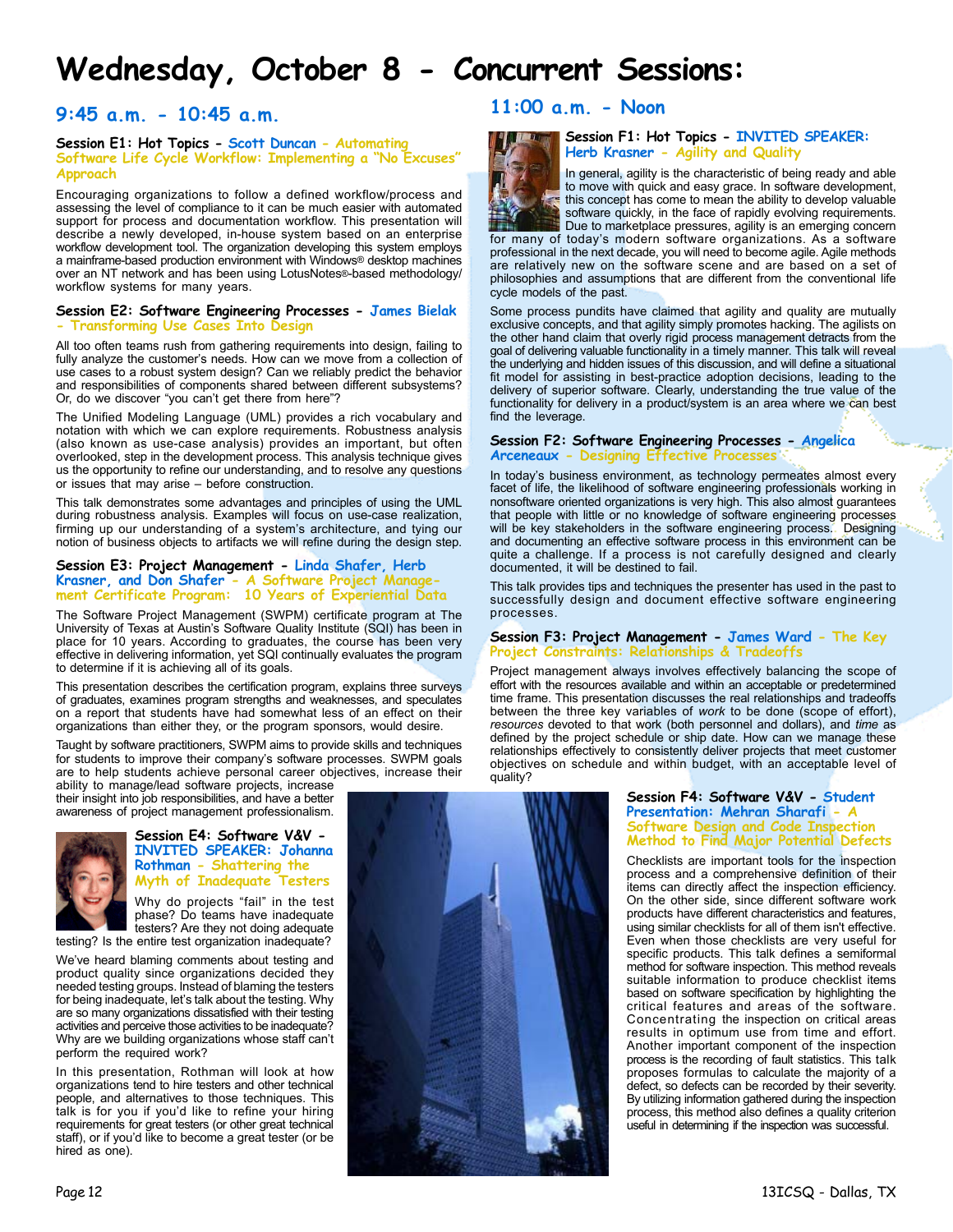# **Wednesday, October 8 - Concurrent Sessions: (continued)**

### **3:00 p.m. - 4:00 p.m.**

#### **Session G1: Hot Topics - Robin Dudash - Software Stakeholder Management**

Typically software quality is defined as code that has been well-tested and deemed to be 'defect free.' While this is imperative, this short-sighted definition most often leads to the 'nightmare project.' Users and team members both try to distance themselves from this type of project as it is doomed for failure no matter how 'defect free.'

Not only is the project manager responsible for the project definition and execution, but the successful project manager also recognizes their responsibility for stakeholder management. In order to satisfy stakeholder expectations, perceived needs (stated and unstated) must be managed. This is the ultimate responsibility of the project manager.

Participants in this session will learn how to apply the Project Stakeholder Model to software development projects. This formalized approach will enable the prospective project manager to effectively identify and manage the stakeholder expectations to deliver quality software.



#### **Session G2: Software Engineering Processes - INVITED SPEAKER: Mary Sakry - Steamrolling the Organization With Process, or Is There a Better Way?**

Many organizations try to implement change. This includes everything from the introduction of a new tool or method, to

a companywide process improvement program. Often these attempts fail because too much is attempted too quickly with little thought to the most effective sequence of events. When new ideas are introduced they are either abandoned after a short time or adopted by only a few people.

Whenever a Software Engineering Process Group (SEPG) or process improvement team wants to deploy a change, there are some key principles that it should consider to be successful. This talk covers the use of an adoption curve that categorizes an SEPG's target audience into five groups. Understanding these groups helps the improvement team to increase the speed of deployment, by determining who to work with and in which order, to reduce the risk of failure by building and deploying the solution in increments, and to determine when a policy should be developed and an edict issued.

#### **Session G3: Software Process Improvement - Trudy Howles - A Personal Approach to Improving Software Quality**

As software professionals, we're aware of the negative publicity surrounding software development and the resulting products. Reports abound describing cost overruns, ineffective and incorrect products, and failed projects.

Consider best practices learned in school or through work experiences. Are they still being applied into your daily work? Have they been abandoned because of limited cycle times and intense schedule pressures? Has the weak economy forced you to stretch your resources by doing more with less? How are you addressing increasing concerns about software safety and security, liability, and reliability? This talk focuses on the basics, and how one might use the basics and fundamentals for improvements on a personal basis. Focus on reducing defects or on being more productive in areas that will deliver value to you and your organization.

#### **Session G4: Software V&V - Marcelo Fantinato and Mario Jino - Functional Testing Criteria Based on Extended Finite State Machines**

Finite State Machines (FSMs) have been widely used to create behavioral models for functional testing. Although traditional FSMs have played an important role in software testing improvement, they do not provide mechanisms to model important behavioral aspects of the software such as its data flow. Due to this limitation, testing techniques based on traditional FSMs cannot make use of further information in test guiding. This presentation proposes an extension to the traditional FSMs, which provides data flow modeling mechanisms. The implementation and application of the defined criteria, using the POKE-TOOL testing tool, are also discussed in this talk. Moreover, coverage results from the application of the proposed functional testing criteria on a functional specification are compared to those from the application of structural testing criteria on the corresponding implementation.

### **4:15 p.m. - 5:15 p.m.**

#### **Session H1: Measurement and Metrics - Tim Olson - Using a Measurement Framework to Rapidly Achieve Measurable Results**

This presentation will describe a Process Measurement Framework<sup>SM</sup> that rapidly achieves measurable results. The Process Measurement FrameworkSM is based upon the popular Goal/Question/Metric (G/Q/M) paradigm, the Juran Quality Trilogy, and the initial core measures recommended by the Software Engineering Institute (SEI). The G/Q/M Paradigm is applied to the goals of planning, control, and improvement and based on powerful metrics that have a proven track record. In order to illustrate the power of the Process Measurement Framework<sup>sm</sup>, real examples from industry are used. The Process Measurement Framework<sup>SM</sup> helps to ensure that all metrics are collected on a form, in a document, or in a database.

#### **Session H2: Software Process Improvement - Tom Cagley - Extracting Real Value From Process Improvement**

Developers of the Capability Maturity Model (CMM $<sup>(B)</sup>$ ) believed that the capture</sup> and dissemination of best practices throughout the software industry would result in improvements to an organization's bottom line through quality and process improvement. However, correlation of model-based practices with measurable benefits has been largely theoretical and conceptual. In response to the growing need to demonstrate quantitative value of improvement effort and dollars. Join Cagley in a discussion of a process he has developed for a joint model-based and productivity assessment. This assessment process has been deployed confirming strong correlations between productivity assessment results and model-based strengths and weaknesses. Cagley will discuss how recommendations for matching the organization's business goals with specific process changes were generated. Each recommendation targeted improvement in productivity and reductions in time to market, delivered defects, total defects, and maintenance effort. The resulting recommendations provided the organization with a road map to better leverage effort and cost for true benefit in the next improvement cycle and beyond.

#### **Session H3: Software Process Improvement- Geree Streun - A Practical Approach - Moving From Level 1 To Level 2**

The software industry is painfully discovering is that the tactics and techniques that were successful 10 years ago for established companies or even those used last year by new entrepreneurial start-ups are now failing to deliver expected results. The entrepreneurial company Streun worked for was also encountering difficulties due to the "code, ship, and the customer will test" technique - it just didn't hit the mark any longer. This type of process did not have the required focus to provide appropriate levels of effort for all aspects of the delivery triangle - time, cost, and quality. Our customers were demanding higher quality products, better service, and lower cost products, while also expecting more and more advanced functionality in every new release.

The focus we developed was using a "Practical Approach©" to improve the development process because we could not get full and visible commitment from the highest level of the company's management. The CMM $^{\circledR}$  was tailored, then the project manager initiated and implemented process improvement changes within his or her sphere of influence. The ongoing success of that team showed up on the bottom line and built the needed support to drive further improvements.

#### **Session H4: Software V&V - Todd Petersen - An Experience Paper on the Use of Software Fault Injection Testing**

The talk describes what is meant by Software Fault Injection Testing, followed by descriptions of the benefits of this type of software testing. How Software Fault Injection Testing is being specifically applied at Motorola is the next topic, followed by results and lessons learned. Finally, future plans and uses of this technology are described.

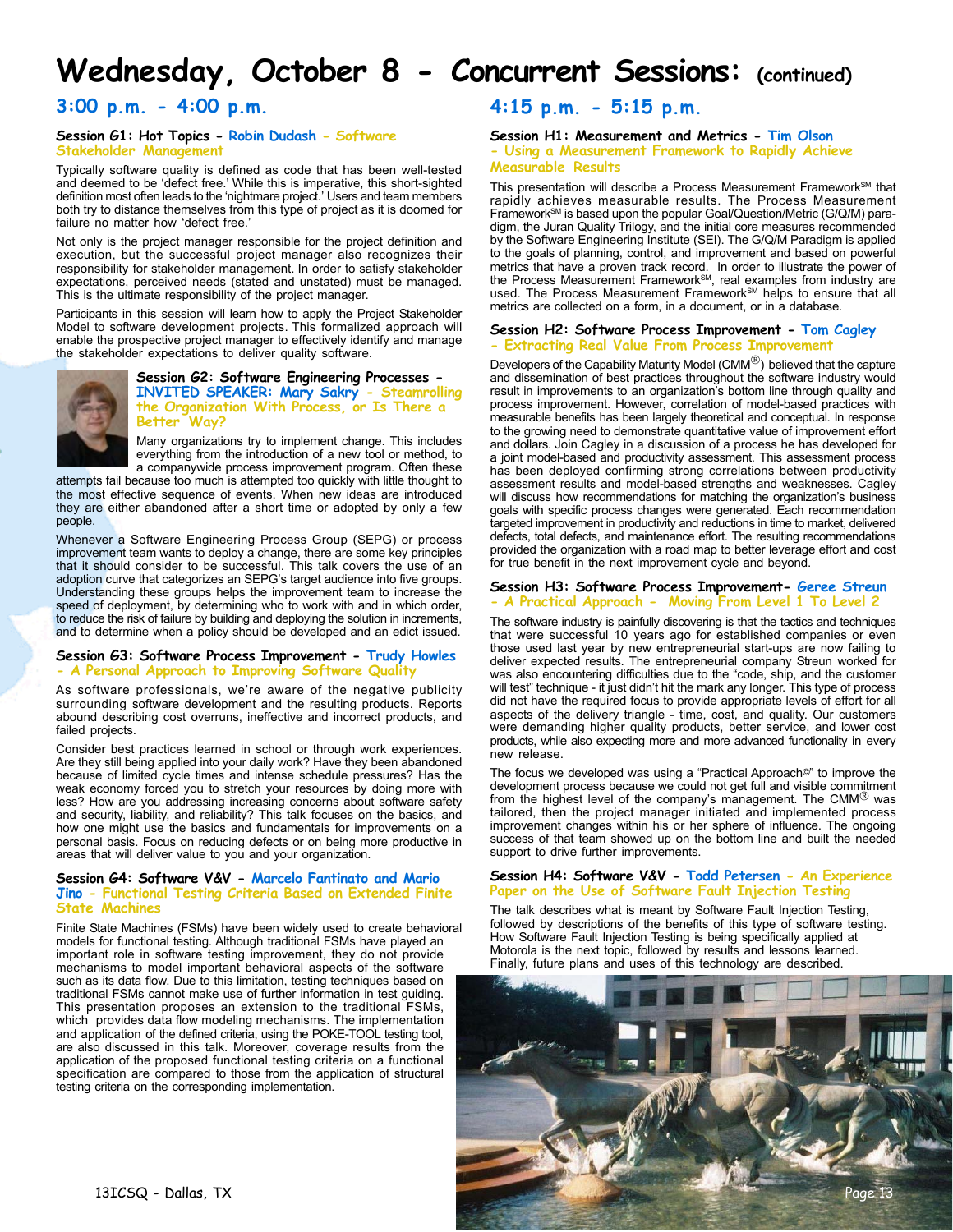#### **HOTEL:**

Renaissance Dallas-Richardson Hotel 900 East Lookout Drive Richardson, TX 75082

Phone: 972-367-2000 or 800-468-3571

Fax: 972-367-3333

Please identify yourself as an attendee of the **13th International Conference on Software Quality** when making your reservation.

**RATES:** \$129.00 single/double plus 13% sales tax per room, per night (subject to change); reservations must

be guaranteed with a credit card, cash, or check for the first night's stay.

NOTE: No additional fees or service charges are to be added to the above rate. In the event that you are charged for additional fees/service charges (other than early check out charges), please contact an ASQ staff member on-site prior to hotel check out to assist you.

**RESERVATIONS MUST BE MADE BY Wednesday, September 3, 2003,** to qualify for this block room rate.

Check-in: 3:00 p.m. check-out: noon

**CANCELLATION**: reservations must be cancelled 48 hours prior to the day of arrival in order to avoid a cancellation fee of one night's room charge.

**HOTEL/RATE AVAILABILITY**: The above rate is guaranteed until either:

1) the contracted block of rooms has been filled or,

2) if reservations are made before **Wednesday, September 3, 2003**, whichever occurs first.

**LOCATION**: Approximately 22 miles from the DFW Airport. A map and driving directions can be found at http://www.icsq.org/13ICSQ/ Hotel\_Airline\_Rental\_Car.htm

**AIRPORT TRANSPORTATION:** From DFW - Cabs are approximately \$60 one-way; shuttle transportation is approximately \$18 per person, one-way. NOTE: Various shuttle services go to the hotel and you may get the shuttle outside the baggage claim area. Prices are subject to change.

**AIRLINE DISCOUNTS:** American Airlines, American Eagle, and American Connection Service are offering special rates which allow a 5% discount on their published round-trip fares to the 13<sup>th</sup> International **Conference on Software Quality Conference** from the United States, Bermuda, and Canada. By purchasing your ticket at least 60 days in advance, you can receive an additional 10% discount on published fares. Special guaranteed zone fares that do not require a Saturday night stay are also available. Two-night minimum stay and seven-day advance purchase required. Valid dates of travel are October 1-14, 2003.

To take advantage of these discounts and obtain reservations please call: OLSON TRAVEL SERVICE at 800-847-5921 or 262-784-1060 from 9:00 a.m. - 6:30 p.m. Eastern time, Monday through Friday. Ask for Dawn Anderson or Nancy Jebavy and identify yourself as a **13th International Conference on Software Quality** attendee. You may also call American Airlines directly at 800-433-1790 6:00 a.m. to 1:00 a.m. Eastern time. Refer to Star File number **AN-65H3AK**.

**CAR RENTAL DISCOUNTS:** Avis is offering discounts on automobile rentals for conference attendees. To make your reservations, please call Olson Travel Service at 800-847-5921 or 262-784-1060; or Avis reservations at 800-331-1600 and refer to: ID number **D150060**.

**For the latest, up-to-date information about the 13ICSQ, visit our Web site at:**

**www.ICSQ.org**



**SPECIAL NEEDS:** Do you have special needs or dietary restrictions that we can address to make your experience more enjoyable? Please call, write, or fax ASQ's Education Services Department at P.O. Box 3005, Milwaukee, WI 53201-3005, phone 800-248-1946 or 414-272-8575, fax 414-272-1734 or e-mail mbunch@asq.org.



**OUR GUARANTEE:** Your satisfaction is our goal. If you are not completely satisfied with the content of the 13th International Conference on Software Quality, we will gladly apply your conference fees to the 14th International Conference on Software Quality. Requests must be received by October 31, 2003. Your feedback is valuable and essential to the continuous improvement of ASQ's programs. If you have questions or concerns, please call ASQ at 800-248-1946 or 414-272-8575 and ask for the Education Services Department.

**SUBSTITUTIONS OR CANCELLATIONS:** We understand that occasionally things happen that prevent you from attending an event for which you have registered. If you find that you cannot attend the 13th International Conference on Software Quality, here's what you can do:

- 1. Send a substitute. Substitutions can be made at any time—even on site at the conference.
- 2. If you cannot send a substitute, we will be happy to transfer your conference fees to the 14th International Conference on Software Quality in Orlando, FL, October 2004.
- 3. If you just want your money back, we will gladly refund your conference registration fee.\*

\* Note: Requests for cancellations and conference fee transfers received on or before September 19, 2003, will receive a full refund/ transfer. Requests received between September 19 and October 6, 2003, will incur a \$100 processing fee. No requests will be accepted after October 6, 2003. To arrange for any changes, simply call ASQ at 800-248-1946 or 414-272-8575, or mail/fax your request to ASQ, Education Services Department, P.O. Box 3005, Milwaukee, WI 53201-3005, fax 414-272-1734.

ASQ reserves the right to cancel or reschedule any course/tutorial and to change instructors. Please be advised that neither ASQ nor the Software Division are responsible for any airfare penalties or other travel charges you may incur.

**RECERTIFICATION UNITS:** Attendees receive 0.1 RU (recertification unit) credits per hour of attendence. Attendee's registration acknowledgment or name badge and the on-site brochure provide adequate documentation for ASQ recertification.

**PHOTOS:** Dallas Skyline, Meyerson and Mesquite Rodeo photos courtesy of the Dallas Convention and Visitors Bureau. Dallas Stampede and the Mustangs at Los Colinas photos courtesy of Stan and Barbara Hastings.

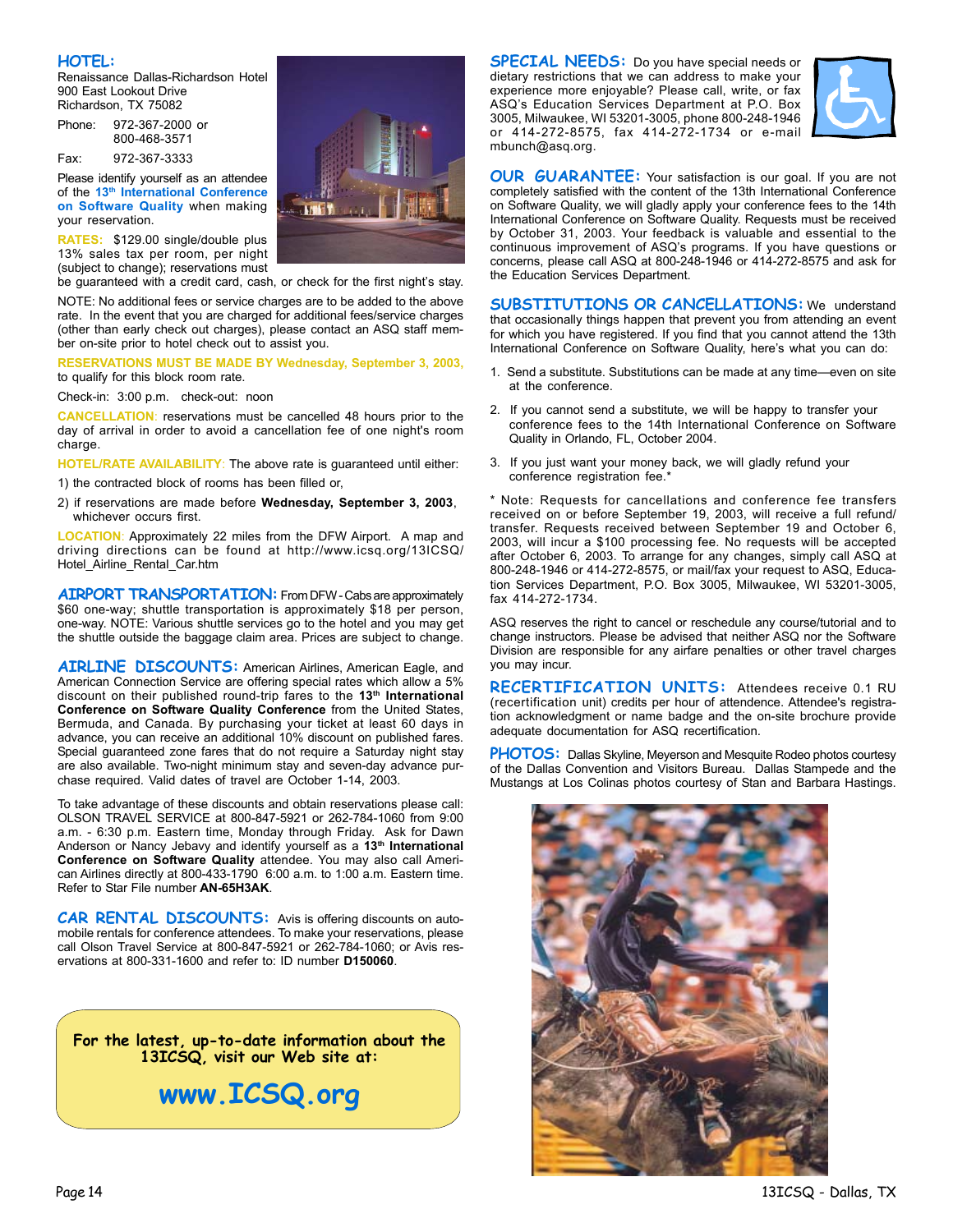# **13th International Conference on Software Quality Registration Form**

### **4 Easy Ways to Register:**



Fill out the registration form and mail to:

ASQ Education Services Department/CSC P.O. Box 3005

Milwaukee, WI 53201-3005

Call ASQ at 800-248-1946 or 414-272-8575 and use your MC, VISA, or AMEX card. To speed your registration process we recommend that you fill out the registration form before calling. Please provide your priority code when calling. (Priority code is located above your name on the mail label.)

Fax your completed registration form with payment information to ASQ Education Services Department/CSC, 414-272-1734.

Complete the online registration form on the ICSQ Web site at www.icsq.org.



**Important!** Please write the priority code **located above your name on the**

**mailing label** in the boxes at the left.

Please print clearly! Mr. Mrs.

#### Ms. Dr. **(circle one)**

| ASQ/AQP member or customer number                                                                              |  |                                            |  |  |  |
|----------------------------------------------------------------------------------------------------------------|--|--------------------------------------------|--|--|--|
| ASQ Software Division member $\Box$ Yes<br>$\Box$ No                                                           |  |                                            |  |  |  |
|                                                                                                                |  |                                            |  |  |  |
|                                                                                                                |  |                                            |  |  |  |
|                                                                                                                |  | (middle initial)                           |  |  |  |
|                                                                                                                |  |                                            |  |  |  |
|                                                                                                                |  |                                            |  |  |  |
|                                                                                                                |  |                                            |  |  |  |
|                                                                                                                |  |                                            |  |  |  |
|                                                                                                                |  |                                            |  |  |  |
|                                                                                                                |  |                                            |  |  |  |
|                                                                                                                |  |                                            |  |  |  |
|                                                                                                                |  | $\mathsf{Fax}$ . The set of $\mathsf{Fax}$ |  |  |  |
| E-mail and the contract of the contract of the contract of the contract of the contract of the contract of the |  |                                            |  |  |  |

 $\Box$ Please do not include my e-mail addresses with the contact information provided to the 13ICSQ sponsors/exhibitors.

**Conference Session Selection:** Please check your preferred sessions so that we can best assign session rooms. You are not bound by these choices.

#### **Tuesday, October 7, 2003**

| 10:00 a.m. - 11:00 a.m. 4 A1 A2 A2 A3 A4 A5                               |                                                   |  |
|---------------------------------------------------------------------------|---------------------------------------------------|--|
| 11:15 a.m. - 12:15 p.m. $\Box$ B1 $\Box$ B2 $\Box$ B3 $\Box$ B4 $\Box$ B5 |                                                   |  |
| 1:45 p.m. - 2:45 p.m.                                                     | $\Box$ c1 $\Box$ c2 $\Box$ c3 $\Box$ c4 $\Box$ c5 |  |
| 3:15 p.m. - 4:15 p.m. $\Box$ D1 $\Box$ D2 $\Box$ D3 $\Box$ D4 $\Box$ D5   |                                                   |  |
| Wednesday, October 8, 2003                                                |                                                   |  |
| 9:45 a.m. - 10:45 a.m.                                                    | $\Box$ E1 $\Box$ E2 $\Box$ E3 $\Box$ E4           |  |
| 11:00 a.m. - noon                                                         | $\Box$ F1 $\Box$ F2 $\Box$ F3 $\Box$ F4           |  |
| $3:00$ p.m. $-4:00$ p.m.                                                  | $\Box$ G1 $\Box$ G2 $\Box$ G3 $\Box$ G4           |  |
| 4:15 p.m. - 5:15 p.m.                                                     |                                                   |  |
|                                                                           |                                                   |  |

### **13ICSQ Registration Fees:**

| <b>Best</b><br>Value                                       | <b>ASQ Software</b><br>Division<br>Member | Non-Software<br>Member Before<br>8/31/2003 | Non-Software<br>Member After<br>8/31/2003 |
|------------------------------------------------------------|-------------------------------------------|--------------------------------------------|-------------------------------------------|
| <b>Two-day Conference plus</b><br><b>Two Tutorial days</b> | \$1,295                                   | \$1,295                                    | \$1,395                                   |
| Two-day Conference plus<br>One Tutorial day                | \$995                                     | \$995                                      | \$1,095                                   |
| Two-day Conference only                                    | \$695                                     | \$695                                      | \$795                                     |
| Tutorial only (per day)                                    | \$395                                     | \$395                                      | \$495                                     |
| Half-day Tutorial only                                     | \$245                                     | \$245                                      | \$295                                     |
| .                                                          |                                           | .                                          |                                           |

**Tutorial Registration Monday, October 6, 2003 Select one full-day tutorial.**

- TUT01: Quality Consulting for Quality Consultants (limited to 20
- participants) TUT02: In Search of Excellent Requirements
- TUT03: Proactive Testing—Project Manager's Secret Advantage
- TUT04: Making Process Improvement Work A Concise Action Guide for Software Managers and Practitioners
- TUT05: Risk-Driven Software Testing
- TUT06: Software Quality Function Deployment

#### **Tutorial Registration Thursday, October 9, 2003: Select one full-day tutorial.**

- 
- T TUT07: Using ITIL and CobiT for Improving IT Processes
- TUT08: An Introduction to Context-Driven Test Methodology TUT09: Everything Project Managers Need to Know About Requirements But Were Too Busy to Ask
- $\Box$  TUT10: Stocking the Tester's Toolbox
- TUT11: eXtreme Programming What It Is and When to Use It
- **Or select one or both half-day tutorials as appropriate.**
- **Morning** TUT12: Career Challenges and Opportunities for Software Quality Professionals: Competing and Thriving in Today's Economy
- **Afternoon** TUT13: Software Projects Effective Estimation & Planning Techniques for Development and Testing

#### **Post-Conference Course Registration, October 10-11, 2003:**

|                                                    | ASO / AOP    |               |
|----------------------------------------------------|--------------|---------------|
|                                                    | Members      | Nonmembers    |
| Software Functional Testing (#03273C)              | $\Box$ \$945 | $\Box$ \$1045 |
| Buidling Software Quality Skills (#03274C) □ \$945 |              | $\Box$ \$1045 |

#### **Grand Total: \_\_\_\_\_\_\_\_\_\_\_\_\_\_\_**

**Payment Information:** Advance registration must be accompanied by payment in full (U.S. currency) for all desired activities. Purchase orders will be accepted but must be sent along with your completed registration form. All phone registrations or faxes MUST include the number of a major credit card that will be charged for the registration fees (MC/VISA/AMEX accepted). Do not follow up phone, fax, or online registrations with a mail-in registration. All registrations (whether phoned, faxed, mailed, or completed online) will be confirmed by mail with a receipt and confirmation letter.

| $\Box$ P.O. number                |                                                                       |  |
|-----------------------------------|-----------------------------------------------------------------------|--|
|                                   | Check enclosed Check number                                           |  |
|                                   | $\Box$ Please charge my credit card $\Box$ MC $\Box$ VISA $\Box$ AMEX |  |
|                                   |                                                                       |  |
|                                   |                                                                       |  |
|                                   |                                                                       |  |
| Name of cardholder (please print) |                                                                       |  |

13ICSQ - Dallas, TX Page 15